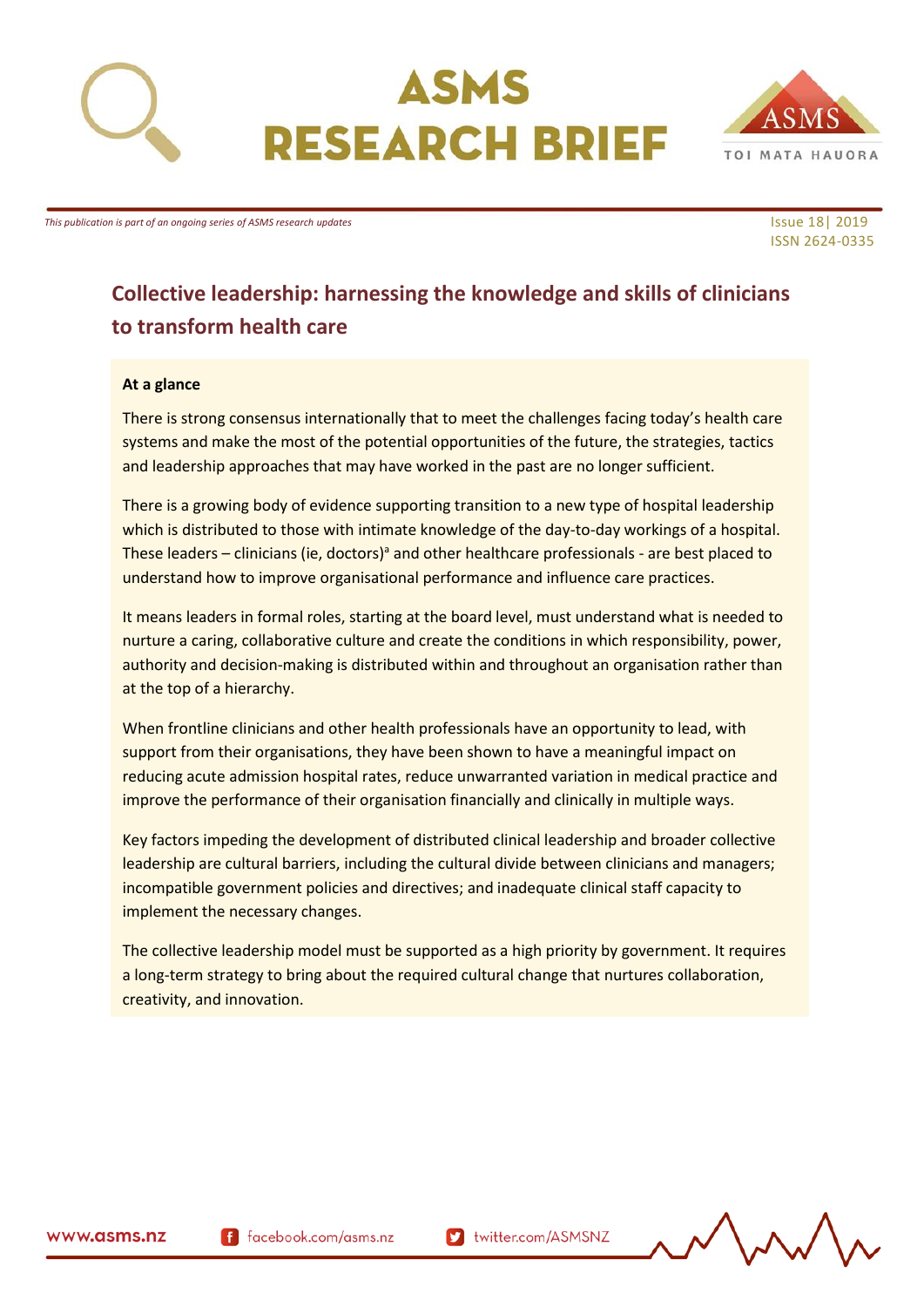Significantly greater investment in the senior medical workforce is critical, recognising that adequate staffing is needed to enable staff to engage in and support such transformative change.

*a) Generally the term 'clinician' is used in this paper to mean 'doctor', though in some quoted text it has a broader meaning encompassing other health professionals*

At the fundamental 'atomic' level in any health system is the interaction of a patient and a caregiver, *either in an inpatient, outpatient, community or home setting. … The nature and content of these interactions and the performance of the supporting processes and microsystems of care also determine the performance of health care delivery systems and assure safe, reliable and effective care… These processes and microsystems are largely under the day-to-day control of working doctors, and it is their leadership skills and behaviours that have the potential to significantly improve overall health system performance.*

Richard Bohmer, Harvard Business School, 2012<sup>1</sup>

### **Introduction**

It is well recognised internationally that the scale and complexity of the challenges facing health systems are such that many assumptions of common leadership models are not well suited to delivering the changes that are needed to meet those challenges. Accordingly, there is a growing body of evidence supporting transition to a new phase of hospital leadership, one that places the clinical frontline and clinicians as crucial to leadership within organisations.<sup>234</sup> It is based on the argument – now widely recognised – that because health care processes and systems have become so complex, those in practice and with intimate knowledge of the day-to-day workings of a hospital or consulting room are best placed to understand how to optimise organisational performance and influence clinical practice.<sup>5</sup>

As a former New Zealand Minister of Health, Tony Ryall, acknowledged, the evidence shows stronger and more direct clinician involvement in leading initiatives to improve hospital service performance has led to a positive impact on productivity, infection rates, readmission rates, patients and finance.

There is also a clear, compelling and urgent need for leadership cooperation across organisations as well as within them, as health care is delivered increasingly by an interdependent network of organisations prioritising holistic patient care rather than fragmented components. That means leaders working collectively and building a cooperative, integrative leadership culture.

Again, the evidence shows to make progress in such transformational change across the system requires collective leadership from the 'bottom up', including a broader practice of leadership by clinicians and other front-line staff, rather than by designated managers alone.<sup>67</sup>

Despite the widespread recognition of the importance of clinical – and broader collective leadership – to patient outcomes, there are some quite considerable barriers to implementing it in practice and it has struggled to gain much traction. This paper discusses the background and barriers to the development of distributed clinical leadership in New Zealand, and what is needed to clear the way for making more substantial progress.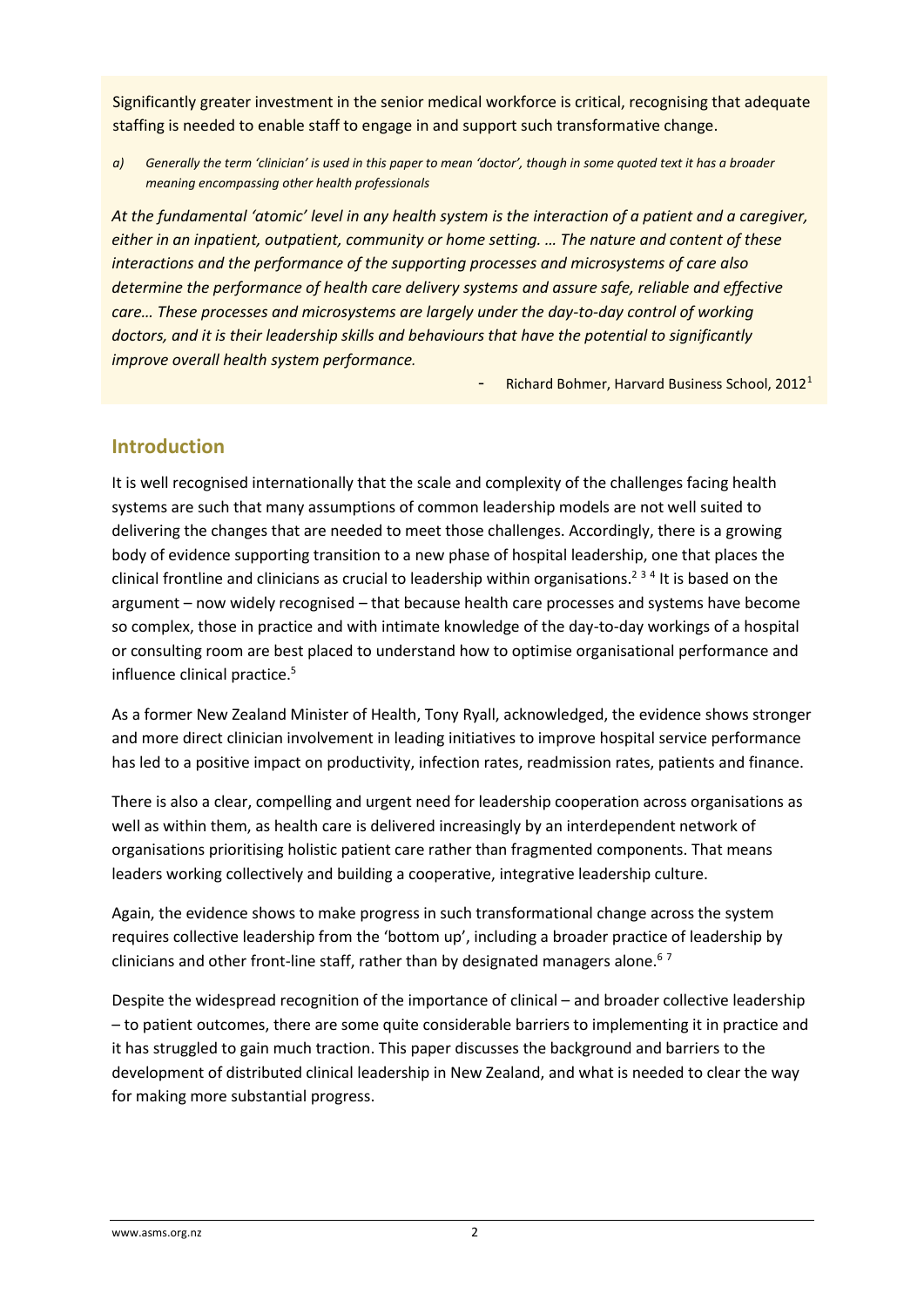## **What is 'distributed clinical leadership'?**

The term 'distributed clinical leadership' appears to mean different things to different people. And, for some, it refers to the medical profession; for others it applies to the full range of professions providing health care.

This paper will concentrate mostly on distributed clinical leadership, interpreted as *medical* leadership, and predominantly refers to the medical literature. However, it is not intended to detract from the essential leadership role of health care professionals such as nurses, midwives, physiotherapists, and social workers, and frequently discusses distributed clinical leadership as part and parcel of a broader 'collective leadership' comprising all health care professions. A summary description of the latter, incorporating the former, is outlined below, borrowing largely from the publications, *Developing Collective Leadership in Health Care* and *Delivering a Collective Leadership Strategy for Health Care,* produced by the King's Fund in the United Kingdom.<sup>8</sup> <sup>9</sup> <sup>10</sup>

Collective leadership means the distribution and allocation of leadership power to wherever expertise, capability and motivation sit within organisations. The purposeful, visible distribution of leadership responsibility on to the shoulders of every person in the organisation is vital for creating the type of collective leadership that will nurture the right culture for health care. In such a culture, roles of leadership and 'followership' shift depending on situational requirements. Every member of staff has the potential to lead at many points in time, particularly when their expertise is relevant to the task in hand. It is also important to ensure all staff are focused on good 'followership', regardless of their seniority in the organisation.

In collective leadership cultures, responsibility and accountability function simultaneously at both individual and collective levels. They breed regular reflective practice focused on exploratory learning, safe innovation and making continuous improvement an organisational habit. By contrast, command-and-control leadership cultures invite the displacement of responsibility and accountability on to single individuals, leading to scapegoating and creating a climate of fear of failure rather than an appetite for innovation.

Leadership comes from both the leaders themselves and the relationships among them. There are high levels of dialogue, debate and discussion across the organisation (top to bottom and end to end) to achieve shared understanding about quality problems and solutions. It is about developing mutual trust and respect between individuals, groups, teams and departments across the organisation. These relationships form the basis for collaboration that transcends organisational structure and creates synergies, innovation and efficiencies at various levels. Organisational performance does not rest simply on the number or quality of individual leaders. What counts is the extent to which formal and informal leaders work collectively in support of the organisation's goals and in embodying the values that underpin the desired culture.

Collective leadership focused on improvement should ensure that teams at all levels collectively take time out to review and improve their performance.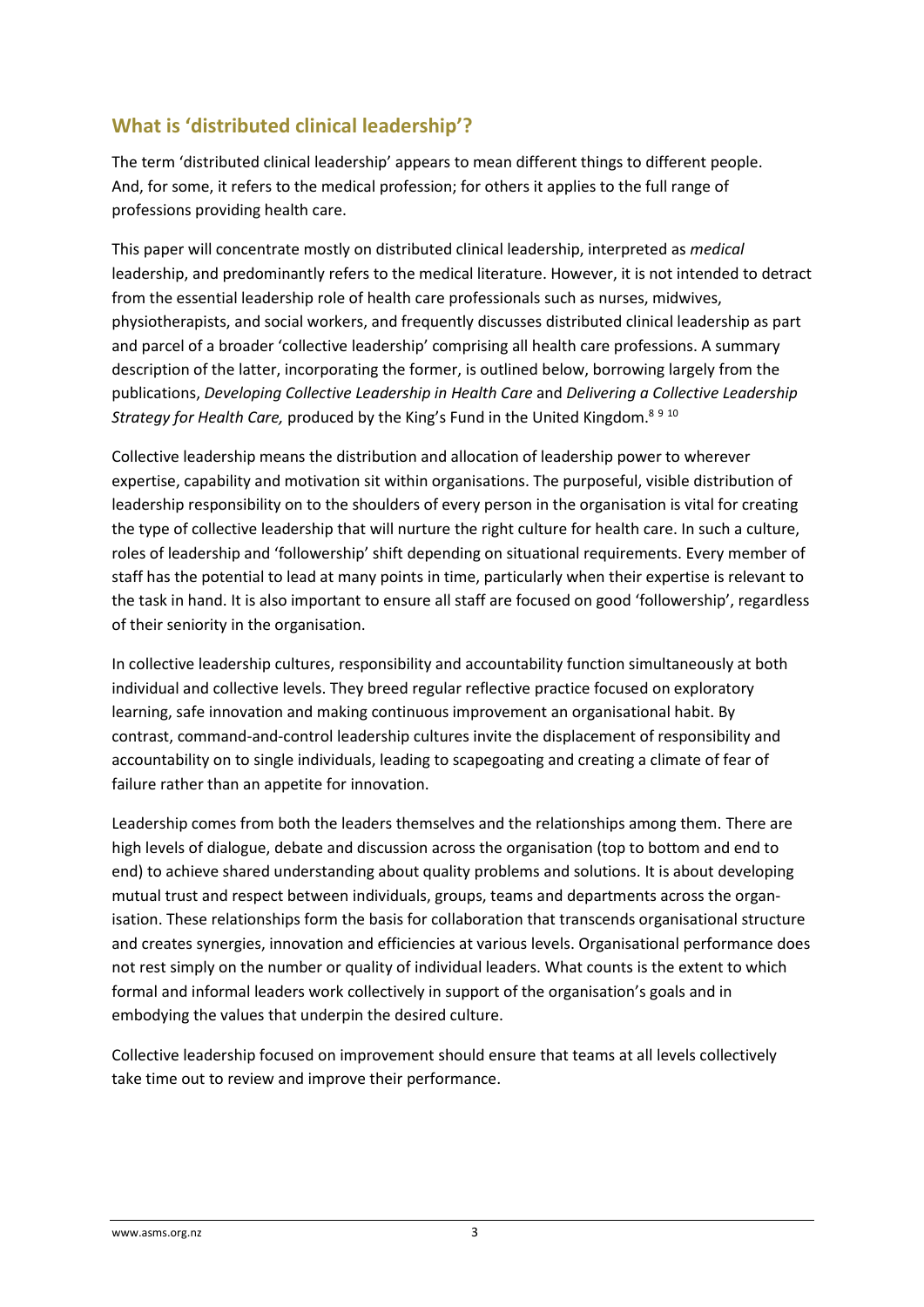Most importantly, collective leadership requires the complete dedication of the Board and leadership team to empower all staff as leaders, and trust in the process of collaboration in the organisation as the foundation for its leadership culture. This takes time, resources, sustained energy and persistent commitment.

### **Background**

'Clinical leadership' is often used interchangeably with 'clinical governance', though the latter has been interpreted as the system where clinical goals are set and reported on, while 'clinical leadership' is the operational system that allows health workers to do what is needed based on these goals. $^{11}$ 

In New Zealand clinical leadership was promoted by successive Health Ministers in the 2000s via their annual 'Letter of Expectations' to the district health board (DHB) Chairs outlining the Minister's expectations over the next financial year. These letters delivered a message to DHBs to promote and implement clinical leadership as a priority. Little progress was made in practice, however. With a change of government in 2008 the new Minister of Health emphasised the importance of the policy more strongly through the 'Letter of Expectations', acknowledging that clinical leadership was "internationally recognised as a fundamental driver for improved care", and assembled a professionally-led working group to prepare policy advice on how to advance clinical leadership. That working group produced a report, *In Good Hands*, <sup>12</sup> including a series of recommendations, which the Minister endorsed and instructed DHBs to implement.<sup>13</sup> They included:

- DHBs and their governing boards create governance structures that ensured an effective partnership between clinical and corporate management, with quality and safety at the top of all meeting agendas;
- Each DHB CEO should enable strong clinical leadership and decision-making throughout their organisation;
- Clinical governance should cover the entire patient journey, with clinicians actively involved in all decision-making processes and with shared responsibility and accountability with corporate management for both clinical and financial performances;
- Decision-making should be devolved to the appropriate clinical unit or teams within DHBs and their hospitals;
- DHBs should identify and support actual and potential clinical leaders including investing in training and mentoring.

Later that year the Director-General of Health's Senior Medical Officer Commission (SMO Commission) made further recommendations that DHBs and the Ministry of Health develop effective clinical leadership and participation, and that DHBs initiate and monitor an ongoing programme of specialist leadership development. This was also endorsed by the Minister.<sup>14</sup>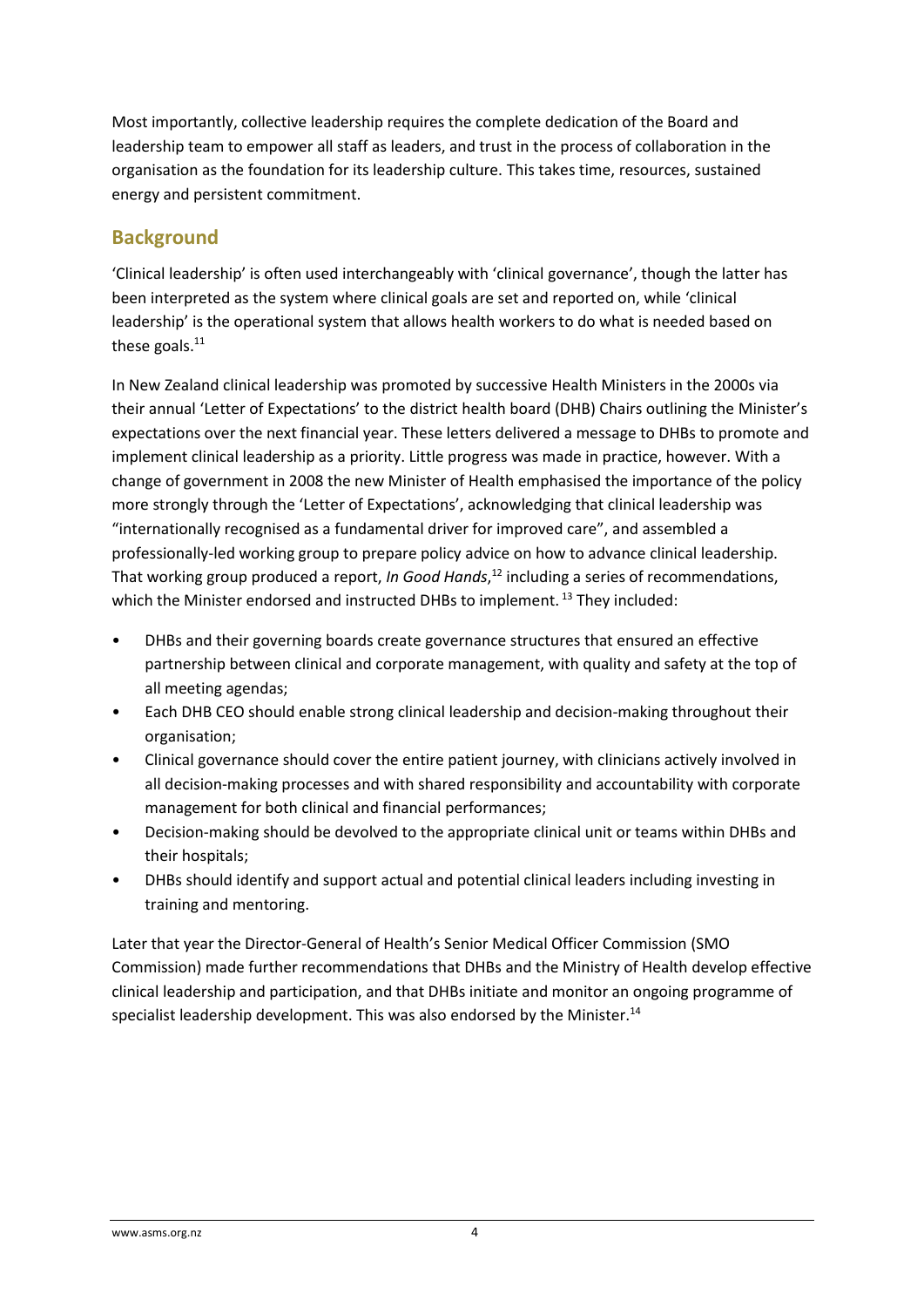Clinical leadership in the context of these policies is much more comprehensive than formal positions of clinical leadership such as chief medical advisers and clinical directors. It is *distributed* clinical leadership inclusive of wider clinical engagement that potentially includes all or most senior medical and dental officers. It means clinical leadership must include the whole spectrum from inherent (eg, surgery, clinic, bedside, theatre relationships) through peer-elect (eg practice, ward, department arrangements) to clinician management appointment (eg clinical directors, clinical board).

Again, despite the policy intent to ramp up distributed clinical leadership, little progress was made, as discussed below, and political interest waned. For the first time since the early 2000s, the Minister's 'Letter of Expectations' for 2016/17 contained no reference to the importance of clinical leadership. Following another change of government, this omission has continued.

## **Importance of distributed clinical leadership and broader collective leadership**

As health care organisations internationally attempt to cope with increasing need for their services, they are faced with the difficult task of trying to balance the allocation of scarce resources to individual patient care and the care of communities and populations.<sup>15</sup>

Moreover, the literature indicates the complex-adaptive nature of health care services, including their complex interdependencies, relationships and contradictions, suggests that healthcare delivery defies traditional paradigms and approaches to management.<sup>16</sup> The experience of escalating complexity on a practical and personal level can lead to frustration and disillusionment, in part because the traditional ways of 'getting our heads round the problem' are no longer appropriate.

*Newton's 'clockwork universe,' in which big problems can be broken down into smaller ones, analysed, and solved by rational deduction, has strongly influenced both the practice of medicine and the leadership of organisations. For example…conventional management thinking assumes that work and organisations can be thoroughly planned, broken down into units, and optimised. But the machine metaphor lets us down badly when no part of the equation is constant, independent, or predictable.*

- Plesk, GreenHalgh, *British Medical Journal*, 2001<sup>17</sup>

To cope with escalating complexity in health care, reconciling limited resources with increasing health care needs requires more creative approaches from the leadership and, sometimes, difficult trade-offs. The growing evidence shows clinicians are best suited to make these trade-offs and find innovative solutions to the many 'wicked problems' facing modern health care because they understand both the medical science and the organisational imperatives – what is possible, and what is doable and affordable. Successful transformation of health care organisations is therefore largely a bottom-up process, sanctioned and nurtured from the top.

In describing examples of improved performance, one paper notes that *improvements happened because clinicians (most notably doctors) played an integral part in shaping clinical services. 18* 19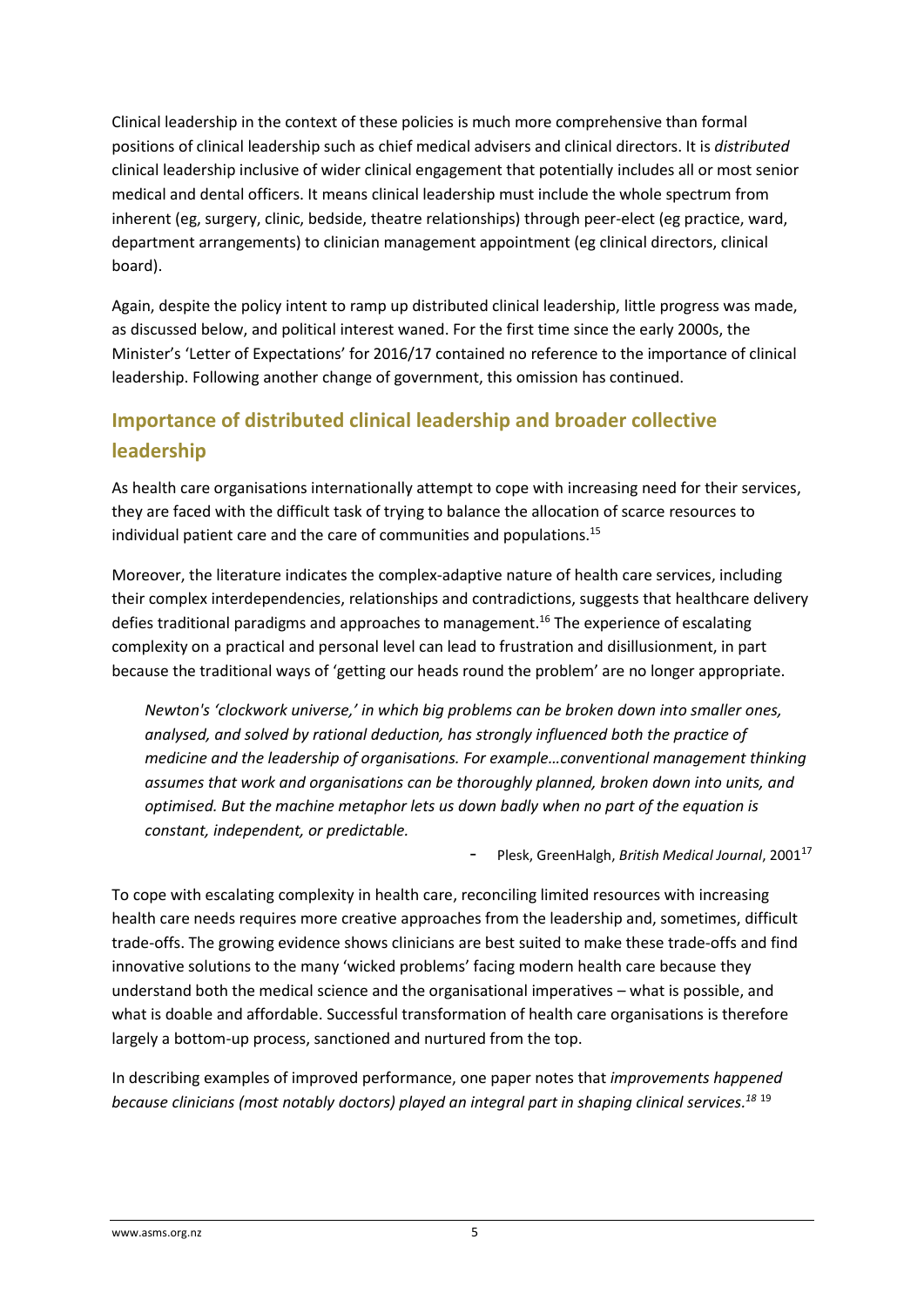When frontline clinicians have an opportunity to lead, with support from their organisations, they have been shown to have a meaningful impact on both intermediate medical outcomes (eg, error rates) and terminal outcomes (eg, readmission and mortality rates). Better teamwork and interprofessional communication, standardised care processes and process compliance, and organisational and team-level culture have all been shown to have a positive impact on outcomes in both surgical and medical settings.<sup>20</sup> <sup>21</sup>

Distributed clinical leadership is also widely recognised as critical to reducing unwarranted variation in clinical outcomes.<sup>22 23</sup> For example, in 2016 emergency admissions from the ward to a hospital intensive care unit varied widely by DHB, from 2.4 to 18.9 per 1,000 hospital admissions.<sup>24</sup> However, the extent to which such variation is warranted or not is hard to establish because of complexity in health care delivery, population health needs, and the multitude of factors that combine to create variation. Combining various sources of information and contextualising data are critical to establishing the extent to which variation is unwarranted.<sup>25</sup>

A clinically-led programme in the UK, 'Getting It Right First Time' is taking such an approach, "moving beyond the issuance of guidance, or best practice pathways, or other forms of exhortation or audit. It can lead to practical discussions, unit by unit across the country, on the means to raise quality, and thus save money locally … For it to succeed, however, requires not just the clinical engagement …, but also the managerial engagement and action…".<sup>26</sup>

The evidence also shows that organisations in which clinicians take a leadership role and are more engaged with maintaining and enhancing the performance of the organisation perform better financially and clinically.<sup>27</sup><sup>28</sup>

Australian researchers have found "recent inquiries, commissions, and reports have promoted clinician engagement and clinical leadership as critical to achieving and sustaining improvements to care quality and patient safety".<sup>29</sup>

While this paper concentrates on medical leadership, the literature shows similar findings for broader collective leadership including doctors and the broader health care team.

For example, a UK study investigating health and safety factors in eight health care organisations found that in the best performing hospitals there was high staff engagement in decision-making and widely distributed leadership across health professional groups.<sup>30 31</sup>

Such collective leadership has been described as the distribution and allocation of leadership power to wherever expertise, capability and motivation sit within organisations. In such a culture, roles of leadership and 'followership' shift depending on situational requirements.

At a system level, collective leadership cultures for high-quality care reach beyond the boundaries of specific organisations. They provide the basis for the creation of such cultures across the whole system, forging an integrated network of organisations. In recognising that organisations cannot work in isolation to achieve the best possible care, it follows that their cultures need to be conducive to interdependent working within and across the system. This is a core argument for collective leadership.32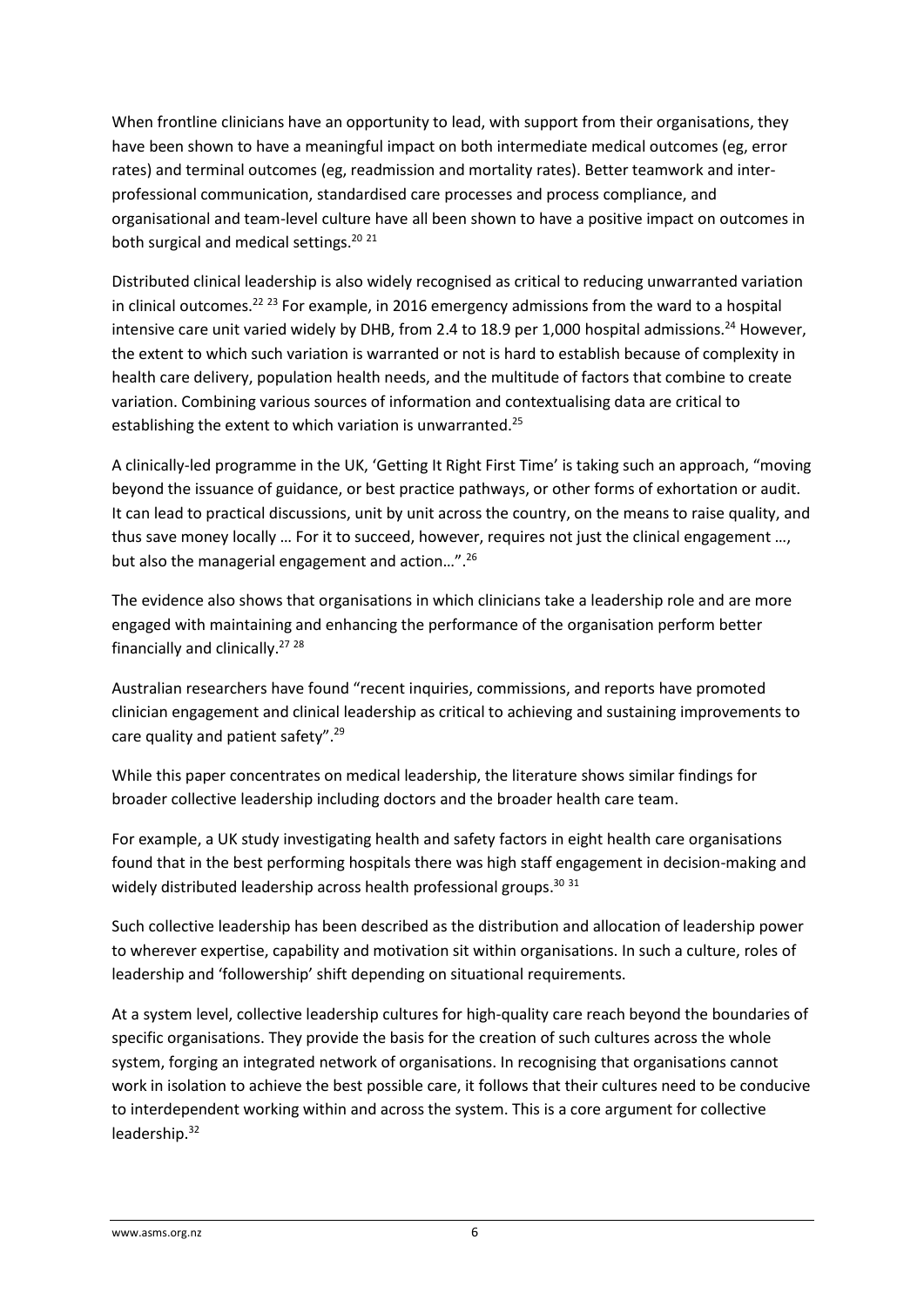Data from the UK National Staff Survey reveal that staff engagement trumps all other measures (staff satisfaction, leadership, human resource management practices) as the best overall predictor of NHS organisations' outcomes. It predicts patient mortality (in the acute sector), care quality and financial performance, patient satisfaction, and staff absenteeism, health and wellbeing across all sectors<sup>33</sup>

The New Zealand SMO Commission also emphasised the importance of nurturing staff engagement and distributed clinical leadership: "In this time of workforce shortages and steep growth in service demand … people are already working hard, so the greatest gains will come from working smarter. Innovation is needed, and the most creative ideas are usually generated closest to the service delivery level. SMOs and other health professionals need to have the opportunity to generate and test new ideas, the enthusiasm to want to do so, and managerial colleagues who will support them in this."

## **'Progress' on distributed clinical leadership to date**

In 2010, a national survey of ASMS members (representing more than 90% of the DHB-employed senior medical workforce), conducted by Professor Robin Gauld of Otago University, was undertaken to gauge their perceptions of the extent to which the Minister's instructions to foster clinical leadership had been acted upon by DHBs. Questions developed for the survey study were designed to assess progress on key recommendations from the Ministerial Working Party, including those listed above. From the respondent data obtained, the survey authors developed a Clinical Governance Development Index (CGDI) which gave each DHB a score and, in turn, an overall score for New Zealand. <sup>34</sup> <sup>35</sup>

Overall it revealed a national mean score of 5.41 out of 13. No DHB attained a 50% score. It also revealed that clinical workloads were such that only 20% of respondents reported they had enough time to engage in clinical leadership activities or development programmes.

ASMS has conducted three subsequent national surveys of its members, in 2013, 2015 and 2018/19, with a range of questions including respondents' views on whether the culture of their DHBs encouraged distributed clinical leadership and the degree to which management supported distributed clinical leadership. Some of the key results are presented in Figures 1-4.36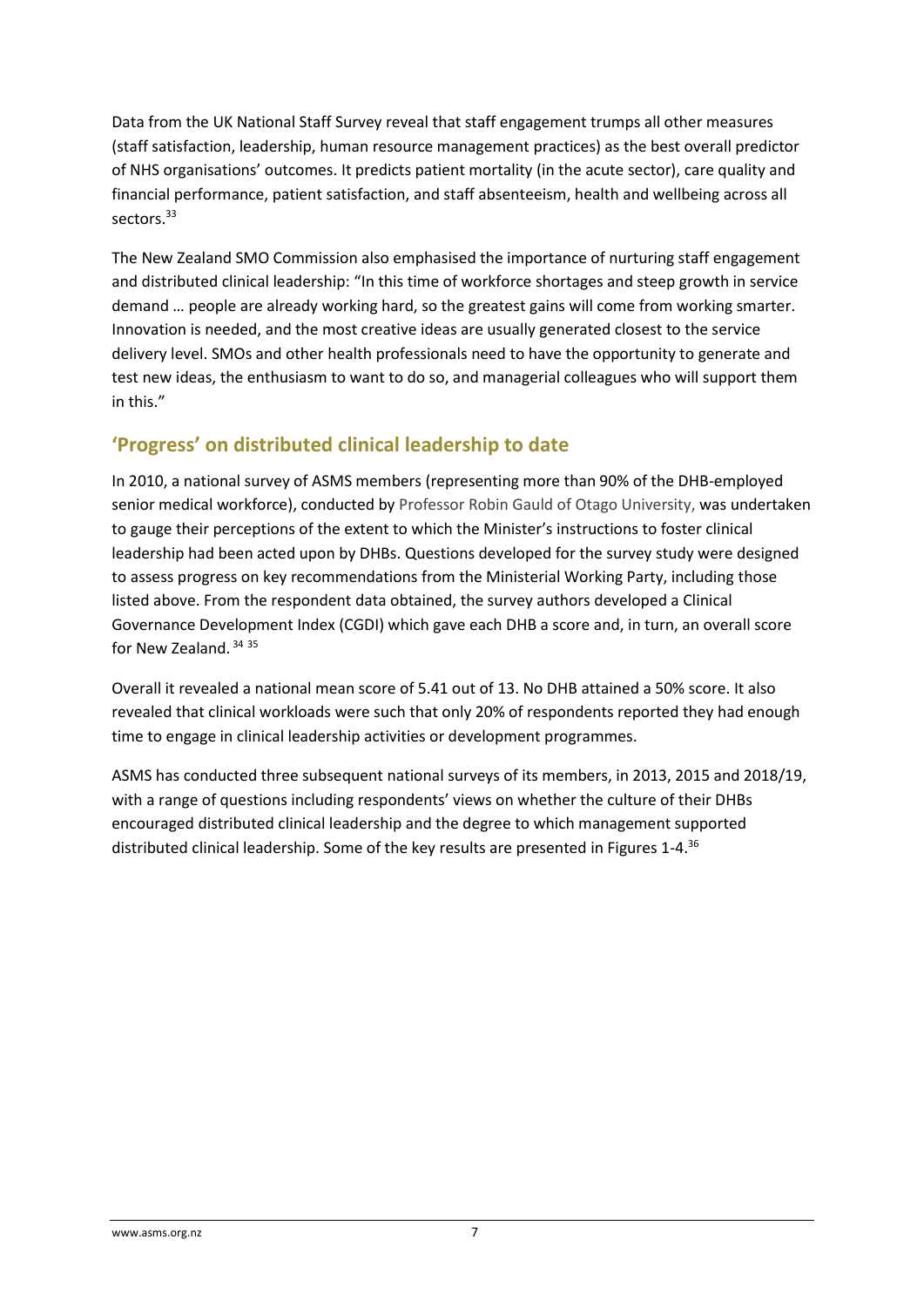

## Do you believe that the culture of your DHB encourages 'distributive clinical leadership'?

**Figure 1: Comparative answers 2013-2019 DHB Culture**

To what extent do you believe that your Chief Executive is working to enable effective 'distributive clinical leadership' in your DHB's decision making processes?



**Figure 2: Comparative answers 2013-2019 Chief Executive role**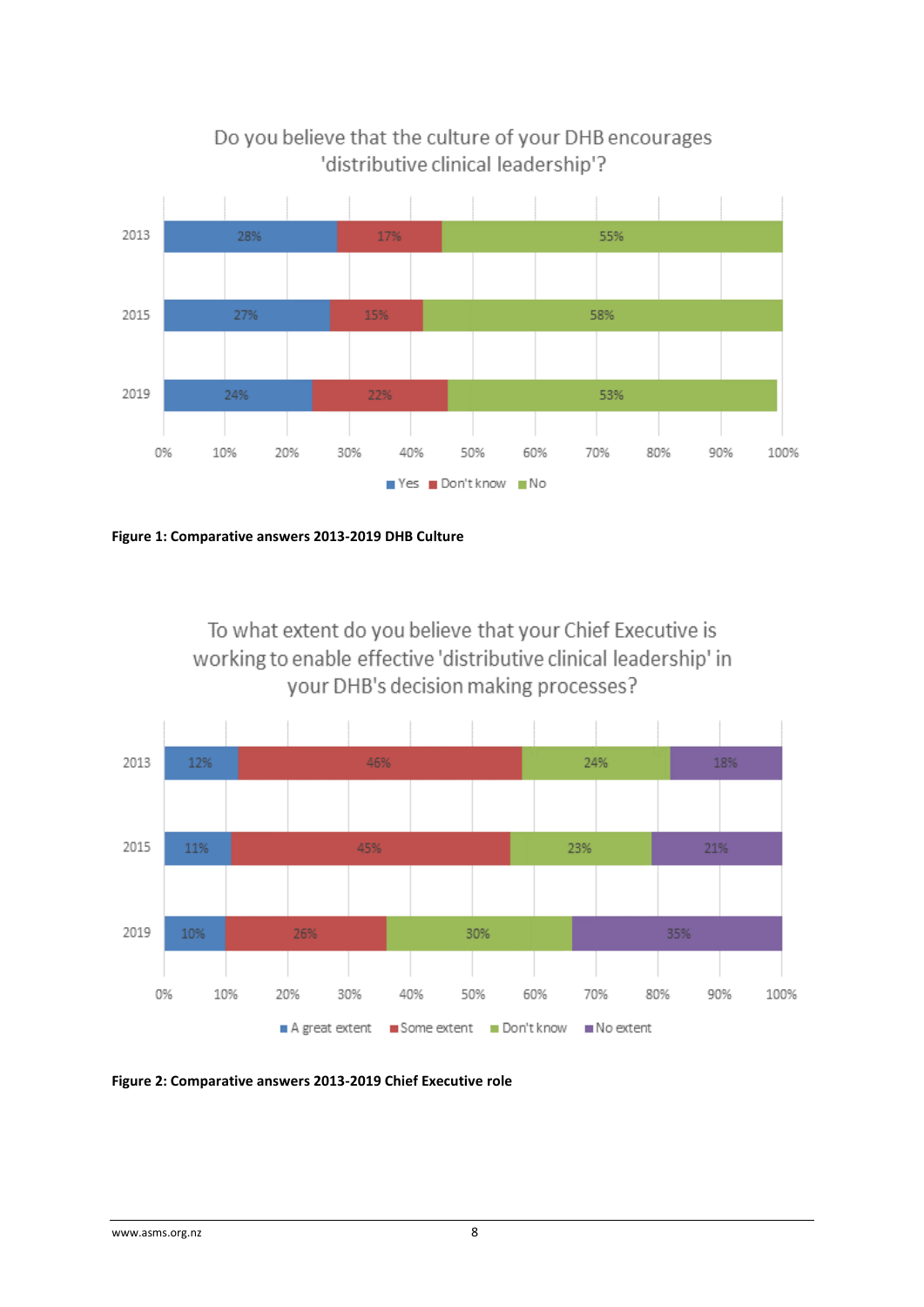

**Figure 3: Comparative answers 2013-2019 Senior Management**



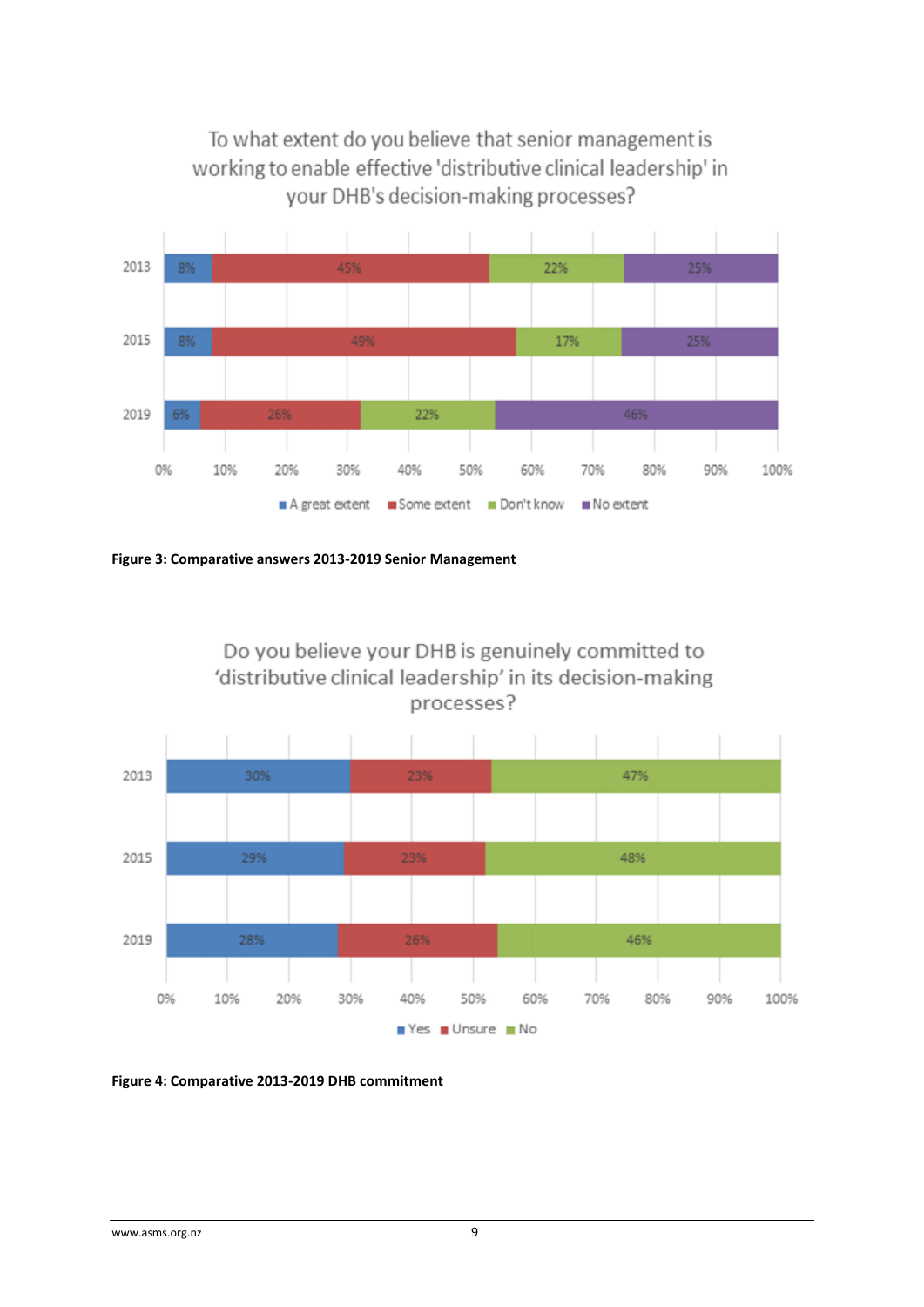As summarised in these charts, between 2013 and 2019 there is little change in members' views concerning the culture of their DHBs in supporting distributed clinical leadership, with less than 30% responding positively in each survey. The trends indicate a decline in chief executives' perceived support to enable distributed clinical leadership. A similar trend was found in members' views concerning the role of their senior management. There is little change in the perceptions of DHBs' overall commitment to distributed clinical leadership; as with the views on the culture, less than 30% of respondents believed there was genuine commitment to distributed clinical leadership from DHBs.

The overall conclusion is that the cause of distributed clinical leadership had not advanced since the publication of *In Good Hands*; if anything, as time has gone on, it has got worse.

In the 2018/19 survey new questions were added seeking members' views on whether they had sufficient information on what distributed clinical leadership means in practice, and whether they have sufficient opportunities for training in collective leadership. Respondents were also asked whether they believed they had sufficient time to engage in distributed clinical leadership, enabling a comparison with the responses to that question with those of the initial survey undertaken by Professor Gauld in 2010.

A third of respondents agreed or strongly agreed that they had sufficient information; 20% felt they had sufficient opportunities for training; and, repeating the findings of the 2010 study, just 20% reported having sufficient time to engage in distributed clinical leadership.

### **Barriers to distributed clinical leadership**

Key factors impeding the development of distributed clinical leadership and broader collective leadership in health care organisations are cultural barriers, incompatible policies from the centre and inadequate clinical staff capacity to implement the necessary changes.

The culture of health care organisations is probably the most commonly cited impediment to developing a dispersed, collective leadership approach to transformational change. This is reflected in the results of the surveys discussed above. Over the past few decades, attempts to reform health care systems based on commercial business rules, and the imposition of austere funding constraints, have created a culture of management based on a dominating top-down leadership approach to the exclusion of other leadership approaches, such as 'affiliative' – creating trust and harmony – or 'coaching'.<sup>37</sup>

The authors of a series of papers examining leadership in complex health environments concluded that: "Perhaps the biggest barrier to these [relational] approaches prompted by complexity thinking are the incumbent leaders of health systems who have risen within the hierarchy based on command and control methods". 38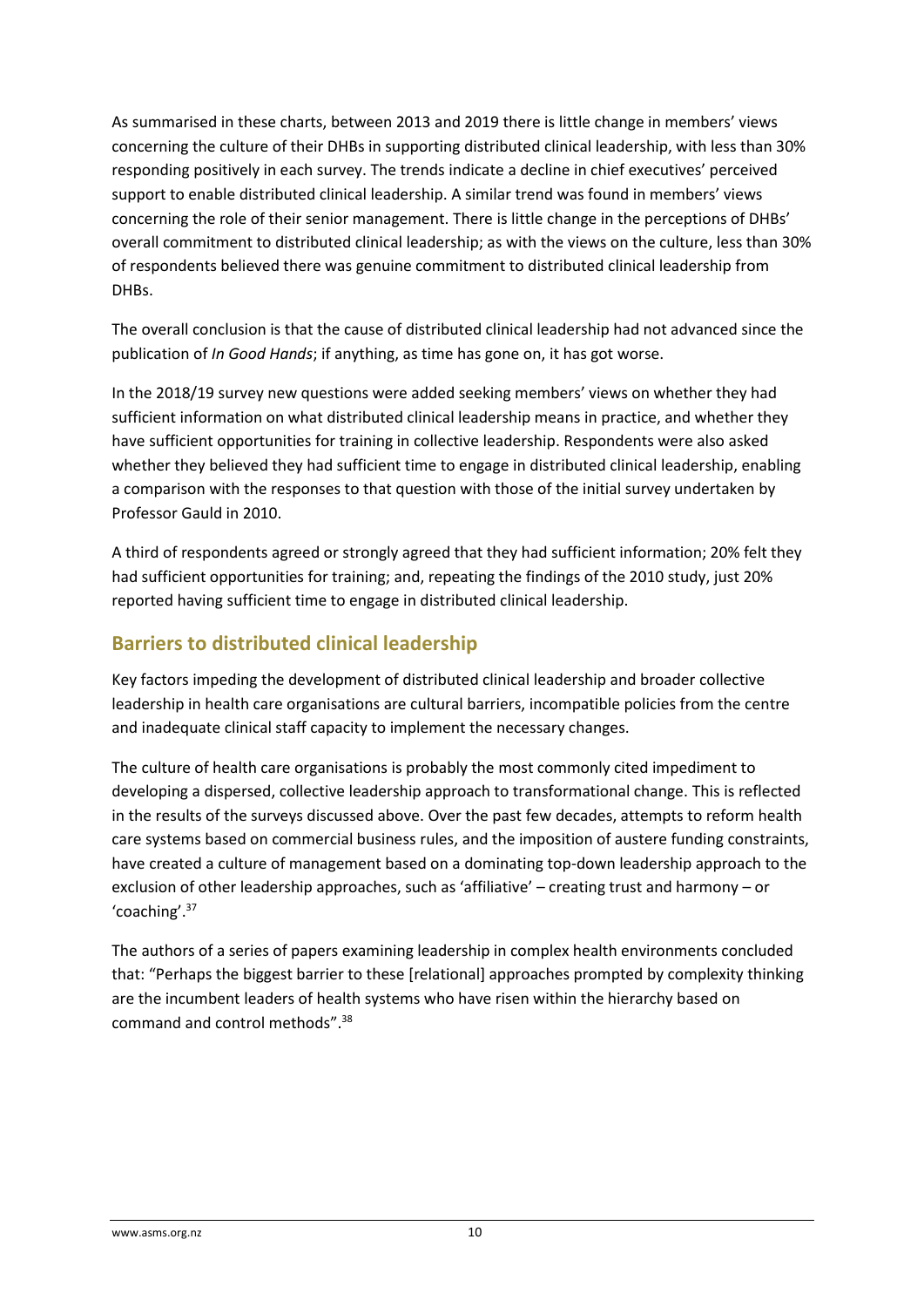New Zealand's SMO Commission made similar observations, noting the "low morale and loss of goodwill among an increasingly disenfranchised [SMO] workforce" was "largely a product of the health reforms of the 1990s, which introduced a culture to the public health system that has devalued clinicians and proved detrimental to effective working relationships and service delivery".<sup>39</sup>

An appraisal of Canterbury DHB's 'Canterbury Initiative', praised internationally as an example of how to achieve integrated care between hospitals and community-based services, considers the critical importance of overcoming a controlling and mistrustful environment. <sup>40</sup>

*Arguably the biggest change Canterbury has made … is to re-invest in the professional pride of clinicians and other staff – taking significant steps to re-empower them to make change themselves after a long period of managerialism. This was a view that stemmed in large measure from the 1980s analysis in many anglophone countries that one of the biggest problems in public services in general, and health in particular, was 'provider capture'.* The King's Fund, 2013<sup>41</sup>

Management approaches both in New Zealand's health system and those of comparable countries have tended to be typified by laying down demanding targets, leading from the front, often being reluctant to delegate, and collaborating little. They are the consequence of the health service focusing on process targets, with recognition and reward dependent on meeting them. <sup>42 43 44, 45</sup>

*Hospitals are complex socio-political entities, and the ability for engagement and leadership among clinicians can be hampered by power dynamics, disciplinary boundaries, and competing discourses within the organisation. The tension inherent between clinical and administrative discourses is evidenced in the findings from the evaluation of clinical directorate structures in Australian hospitals, with close to two thirds of medical and nursing staff surveyed reporting the primary outcome of such structures was increased organizational politics…*

*Despite a policy agenda to foster clinical leadership, there are reports that managerial imperatives can instead primarily focus upon fiscal efficiency or organisational political imperatives, with various factors colluding to silence concerns of clinicians.*

– Daly et al, *Journal of Healthcare Leadership*, 2014<sup>46</sup>

Clinicians often object to having to practise to externally created detailed specifications, while managers bemoan a lack of cooperation. These tensions are exacerbated by doctors' tendencies, often, to be conservative individualists rather than team players, with a focus on autonomous decision-making and personal achievement. They are recruited for and schooled in individual, not collective, action; efficacy through self, not others - the opposite of what is needed for collective leadership. 47 48

Managers and clinicians have not only become alienated from each other but, as pressures on health services have mounted, have tended to blame each other when things go wrong or fall short of expectation, creating mistrust and cynicism from both 'sides'.<sup>49 50</sup>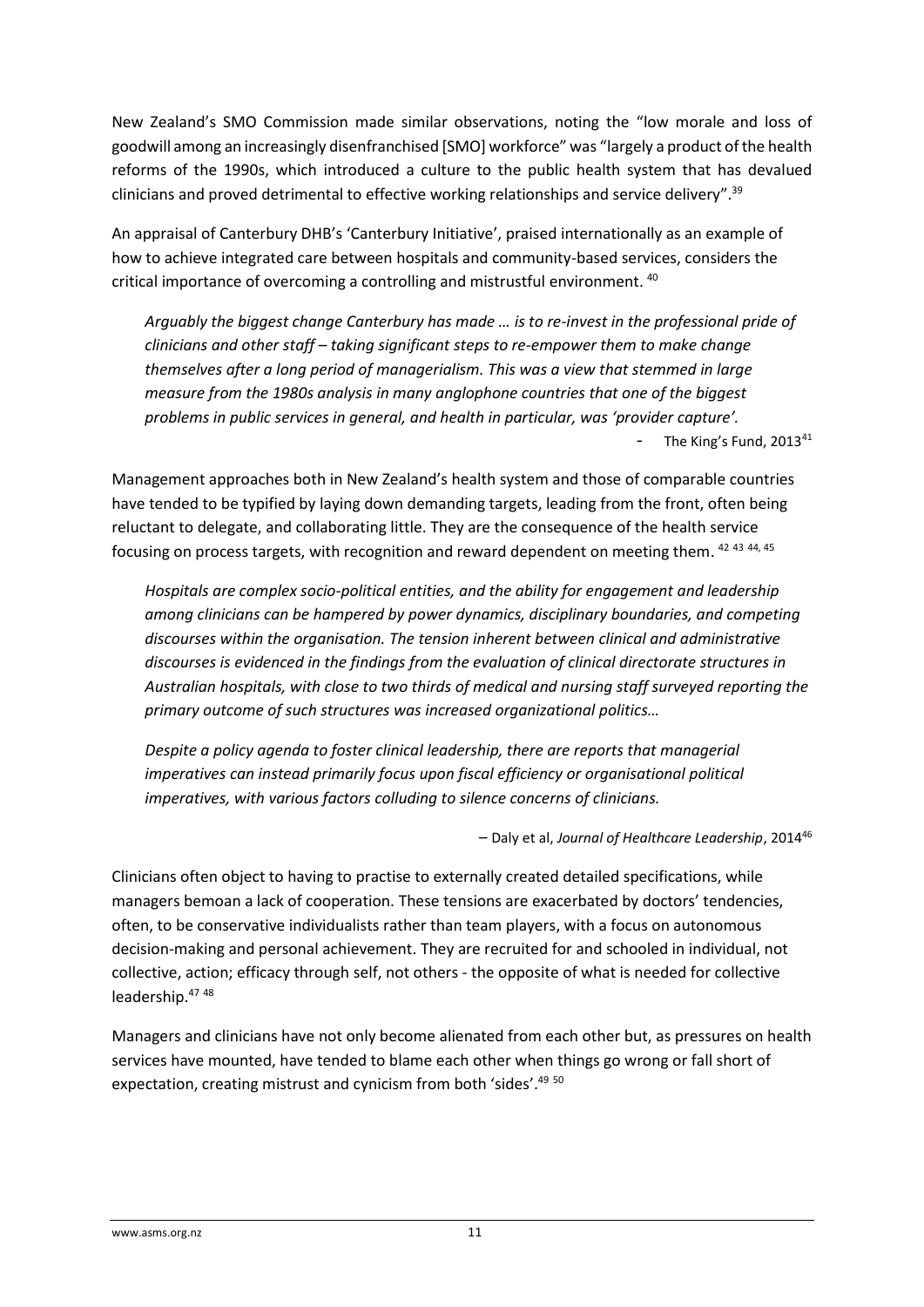Staff in many hospitals have become accustomed to, and often disillusioned by, 'flavour of the month' initiatives that are launched with much fanfare only to disappear when results do not materialise as expected. As one respondent to a qualitative study on the implementation of an initiative introduced in Southern DHB commented: "This is another effort and just one of their things, and like other things it will come and go". <sup>51</sup>

Of the many impediments to distributed clinical leadership, management's inability or unwillingness to transfer power to the medical frontline is considered a major one. The prevailing model of the delivery organisation as a repository of key resources and primarily responsible for providing those resources through services has led to a focus on operational administration and management. National targets and performance indicators are largely operational – waits and delays, resource utilisation rates, intervention rates, etc – and focus on the transactions of care delivery.<sup>52</sup>

Doctors' cynicism about management's motives for introducing a new policy or initiative, especially when it appears to be primarily a cost-cutting measure, has also led to a reluctance for senior doctors to step up into formal leadership roles – often cynically referred to as a move to the 'dark side'. As a literature review on engaging doctors in leadership puts it: "At worst, medical directors and clinical directors will be used as go-betweens in a familiar book-balancing exercise that involves closing wards periodically, not filling vacancies, and cancelling operations*."* <sup>53</sup>

The destructive effects of the clinical-management cultural divide, and missed opportunities to harness the innovative capabilities of the clinical workforce, are illustrated in a commentary contrasting examples of engagement and disengagement:

*The solicitation of employee suggestions for improvement is a central tenet of the Toyota Production System principle of Kaizen, continuous improvement. Toyota reports not only that it receives over a million employee-generated ideas for improvement, but also that the majority of these (95%) were put to practical use… In contrast, a recent survey of junior doctors in the United Kingdom found that only 10.7% reported that they had had their ideas* 

*for change implemented, sending a strong message that their involvement in system improvement is not really valued, irrespective of any rhetoric to the contrary.<sup>54</sup>* Richard Bohmer, Harvard Business School, 2012<sup>55</sup>

The 'us and them' environment is to some extent reinforced by government policies that reflect topdown control. In particular, centrally mandated targets – predominantly relating to operational efficiency measures such as delays and waiting times – have been the focus of much medical concern. Although such targets have been credited with significantly improving service performance, they have also been held responsible for patient harm by reducing patient focus and care integration.<sup>56 57 58</sup>

Some argue that it is a major *cause* of the disconnect between management and those delivering the services. As a former senior government health official commented: "…ministers from successive governments have become besotted with targets – technology has enabled ministerial insight into the very heart of health services, and offers the opportunity to micro-manage these interactions like never before".59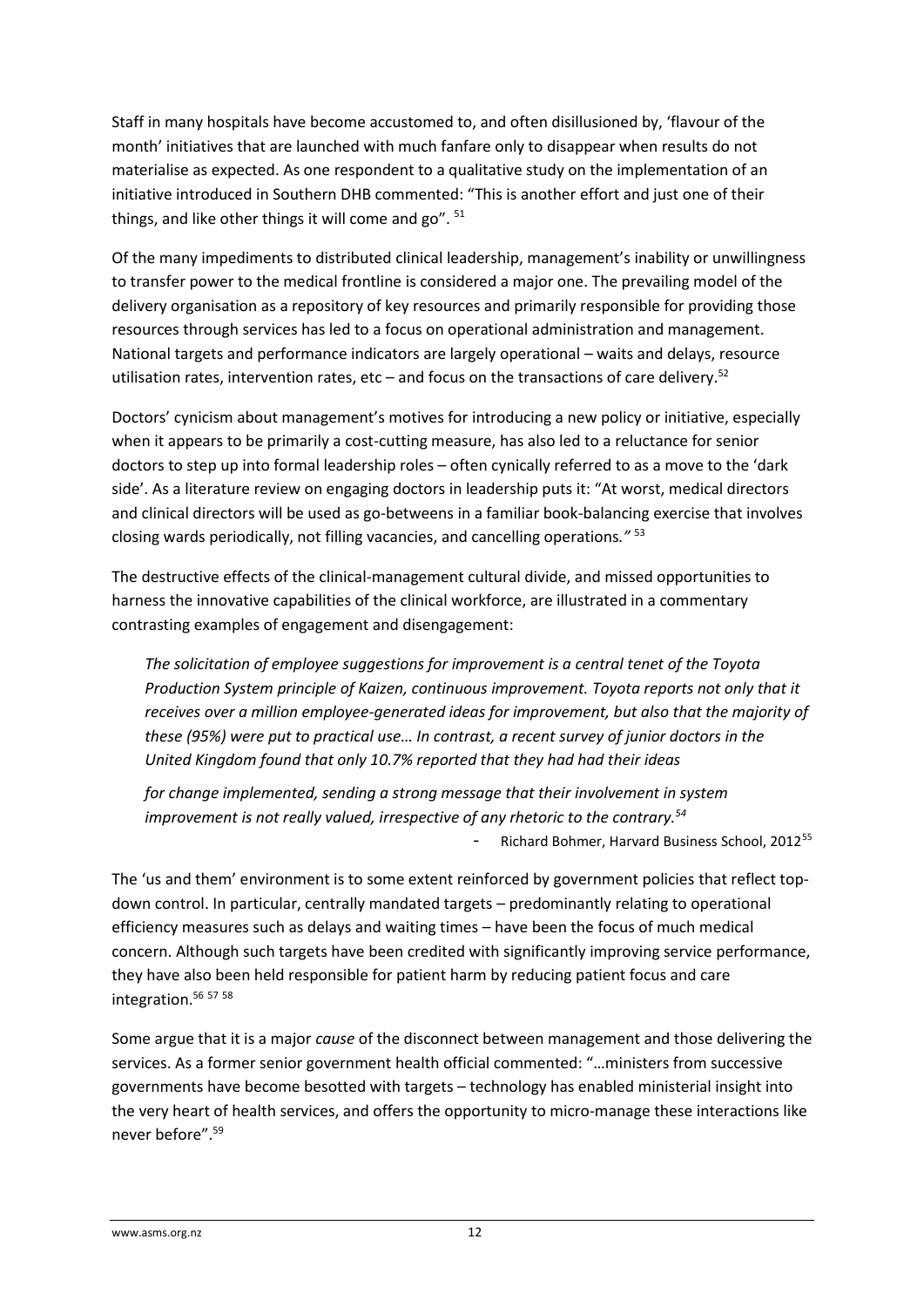Though New Zealand's DHBs are responsible for ensuring the provision of health and disability services to their areas, and were set up in 2000 to "evolve towards maximum autonomy as they become capable",<sup>60</sup> only a small proportion of their government funding is for discretionary spending (9% has been reported by one DHB). The rest is tagged to certain services and initiatives by the Ministry of Health.<sup>61</sup>

While the Minister of Health ended the public reporting of health targets in 2018, they remain in place until a new set of performance measures are developed; at the time of publication it was not known what form those measures would take. Further, the Minister has continued to omit in his 'Letter of Expectations' to DHB boards the importance of developing a culture of clinical leadership, indicating the policy which was previously considered "a fundamental driver for improved care" is now a low priority.

Another common barrier to fostering the cultural change necessary to develop distributed clinical leaders and broader collective leadership is the long timeframe it requires, which usually does not fit comfortably with political agendas.  $62$  63 64 65 66

*One of the consequences of rapid turnover among politicians and of short-time horizons is lack of consistency and a tendency towards hyperactivity. This militates against the commitment seen in high-performing organisations to a long-term vision of improvement that is well communicated and understood. Another unfortunate tendency is for politicians to reorganise the NHS on a frequent basis. Inevitably, this distracts attention from the much more important issues of quality improvement and service transformation.* <sup>67</sup>

Attempts to bring about transformational change have also been thwarted by tight funding constraints, combined with consequential staff shortages and government expectations to meet its performance targets, which means many clinicians and other health staff have no time to engage in service improvement initiatives.

Heads of Department in eight DHBs have assessed their senior doctor staffing capacity "to provide safe, quality and timely health care" as more than 20% short, on average, in surveys undertaken between 2016 and 2019.<sup>68</sup> And the national surveys of ASMS members in 2010 and 2018/19, discussed above, found in both cases that just 20% of respondents agreed they had sufficient time to engage in distributed clinical leadership.

The impact of inadequate funding, staff shortages, and time pressures for clinicians to engage in activities outside of their normal clinical workload, leading to a lack of distributed clinical leadership, is highlighted in a qualitative evaluation study of the introduction of an online clinical and referral information tool, HealthPathways, at Southern DHB.<sup>69</sup>

The HealthPathways programme has been successfully implemented at Canterbury DHB, where it was initiated by a group of Canterbury DHB hospital doctors and GPs and other health professionals with an aim of improving referral processes and communication between them. It is now recognised internationally as a step forward from other online clinical guidance systems.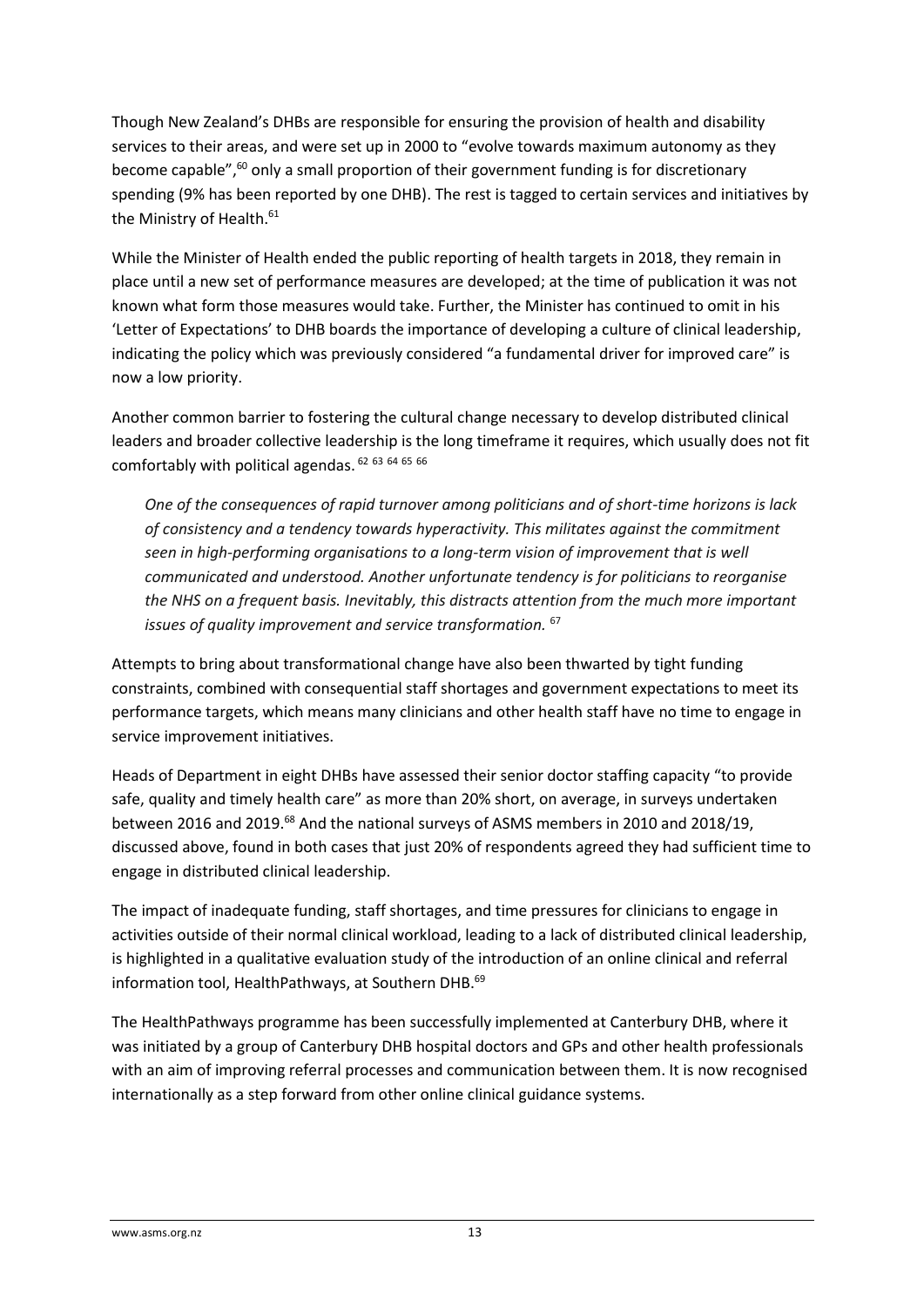However, the evaluation of its introduction at Southern DHB found "multiple failures of the implementation process". Whereas the Canterbury DHB had invested the time and resources to establish strong trusting relationships and strong staff engagement to enable the changes to be led through collective leadership, with collective responsibility, Southern DHB failed to do this.

Their study found a "poor implementation climate. There was also a lack of readiness to implement, notably a lack of funding to allow for dedicated time for secondary and primary care clinicians to meet and interact meaningfully as part of HealthPathways development". Failures were "at least in part due to a continued environment of financial austerity and a need for the DHB to 'balance its books'."

Significantly, HealthPathways in Canterbury DHB commenced prior to successive years of real-term funding cuts to DHBs since 2009/10.<sup>70</sup> Consequently CDHB was not confronted at least to the same extent with the same pressures that Southern DHB (and other DHBs implementing the programme) is now facing.

## **Discussion: Achieving successful distributed clinical leadership**

There is strong consensus internationally that to meet the challenges facing today's health care systems and make the most of potential opportunities in future, the strategies and tactics that may have worked in the past are no longer sufficient.<sup>71</sup>

The leadership that has worked in the past is equally ill-suited to overcome the demands resulting from a changing demography and increasing complexity of health care delivery.<sup>72</sup> There is growing recognition that while designated leaders in positions of formal authority within hospitals play a key role in administration and espousing values and mission, such leaders are limited in their capacity to reshape fundamental features of clinical practice or ensure change at the frontline.<sup>73</sup>

Those who seek to improve the performance of an organisation should "harness the natural creativity and organising ability of its staff through such principles as generative relationships, minimum specification, the positive use of attractors for change, and a constructive approach to variation in areas of practice where there is only moderate certainty and agreement".<sup>74</sup>

Collective leadership, including distributed clinical leadership, is the required model to achieve this.<sup>75</sup>

It means leaders in formal roles, starting at the Board level, must not only understand what is needed to nurture a caring, collaborative culture but also to pay conscious, deliberate attention to creating the conditions in which responsibility, power, authority and decision-making is distributed within and throughout an organisation rather than at the top of a hierarchy. For collective, distributed leadership (and followership), all staff must be engaged.

It means that leaders must emphasise collaboration as a key principle of success and embrace their organisation as a learning organisation in which the capabilities of individuals and teams are continually enhanced. And it means that organisations must span their boundaries and work together, rather than implement effective leadership within organisational silos.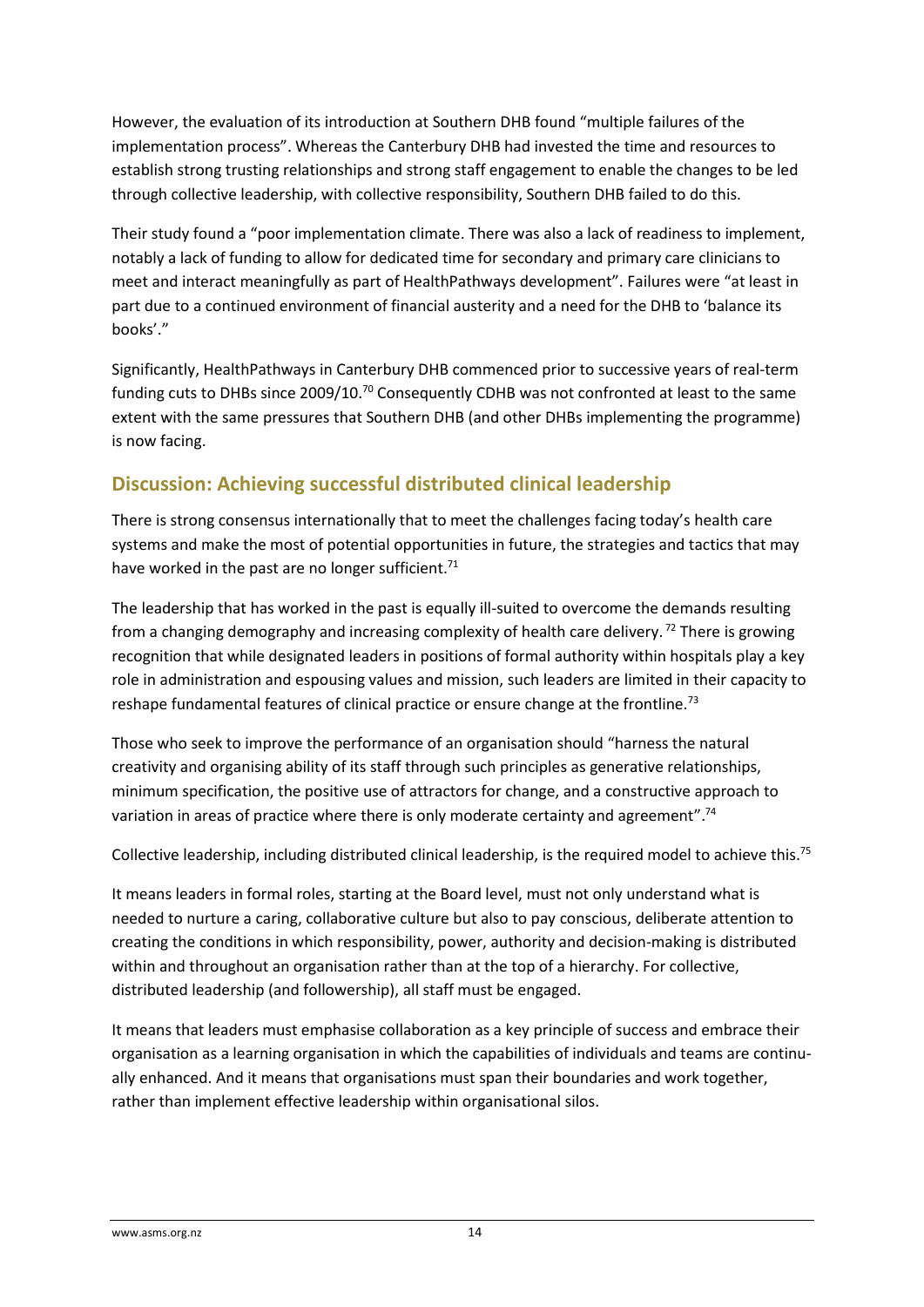*The complete dedication of the board and leadership team to empower all staff as leaders, and trust in the process of collaboration in the organisation as the foundation for its leadership culture are keys to success.<sup>76</sup>*

In New Zealand's DHBs, there are five key positions that help shape an effective medical culture of clinical leadership. These are the Chief Executive; Chief Operating Officer (or general manager of the largest hospital or service grouping in each DHB); the Chief Medical Officer; Funding and Planning leadership; and human resources/employment relations leadership.<sup>77</sup>

The many benefits of DHB management purposefully striving to support a professional culture of clinical leadership "at all levels of staff" have been demonstrated in a project evaluating quality improvement  $(QI)$  strategies and outcomes in four DHBs.<sup>78</sup> Across all participating DHBs staff were empowered to develop QI ideas and projects on the basis that "change was about the best outcomes for patients rather than just saving money [though savings were achieved], because they were involved in designing the change". The evaluations showed clear improvement in a range of patient outcomes, with some outcomes markedly improving.

In Whanganui DHB, where the project focused on acute mental health services, changing the culture began with a deliberate aim of "increasing joy and pride in work". The evaluation report noted: "This attitude has successfully spread through the organisation and the culture change has been pronounced". The resulting improvements in patient outcomes across a range of measures coincided with a dramatic increase in staff satisfaction. In 2012, around 62% of staff reported overall satisfaction with their work. This increased to 100% in 2015.

The literature shows that when health organisations nurture the values underlying health professional cultures, especially when improving patient outcomes is clearly stated as the priority goal, patient satisfaction is higher, health care delivery is more effective, there are higher levels of innovation in the provision of new and improved ways of caring for patients, lower levels of staff stress, absenteeism and turnover, and more consistent communication with patients.<sup>79</sup>

*People who are drawn to health care want to focus their life's work on something good: helping patients. Altruism is core to the identity of physicians and virtually everyone else in medicine. Health care leaders cannot succeed without making it explicit that they share and will act on the same aspiration.<sup>80</sup>*

First and foremost, distributed clinical leadership and broader collective leadership must be supported as a high priority at the highest level of the system, by elected governments and government officials – the latter being especially important, recognising that it requires a long-term strategy well beyond the length of time that ministers hold office.<sup>81</sup>

The Minister of Health's annual 'Letter of Expectations' to DHB provides a vehicle in that respect and reinstating clinical leadership as a "fundamental driver for improved care" would be a positive start. However, given DHBs' poor response to acting on ministerial expectations on clinical leadership in the past, a stronger emphasis on delivery is necessary.

*Paradoxically, it is sometimes necessary to use command-and-control to move the organisation away from command-and-control.* 

The King's Fund<sup>82</sup>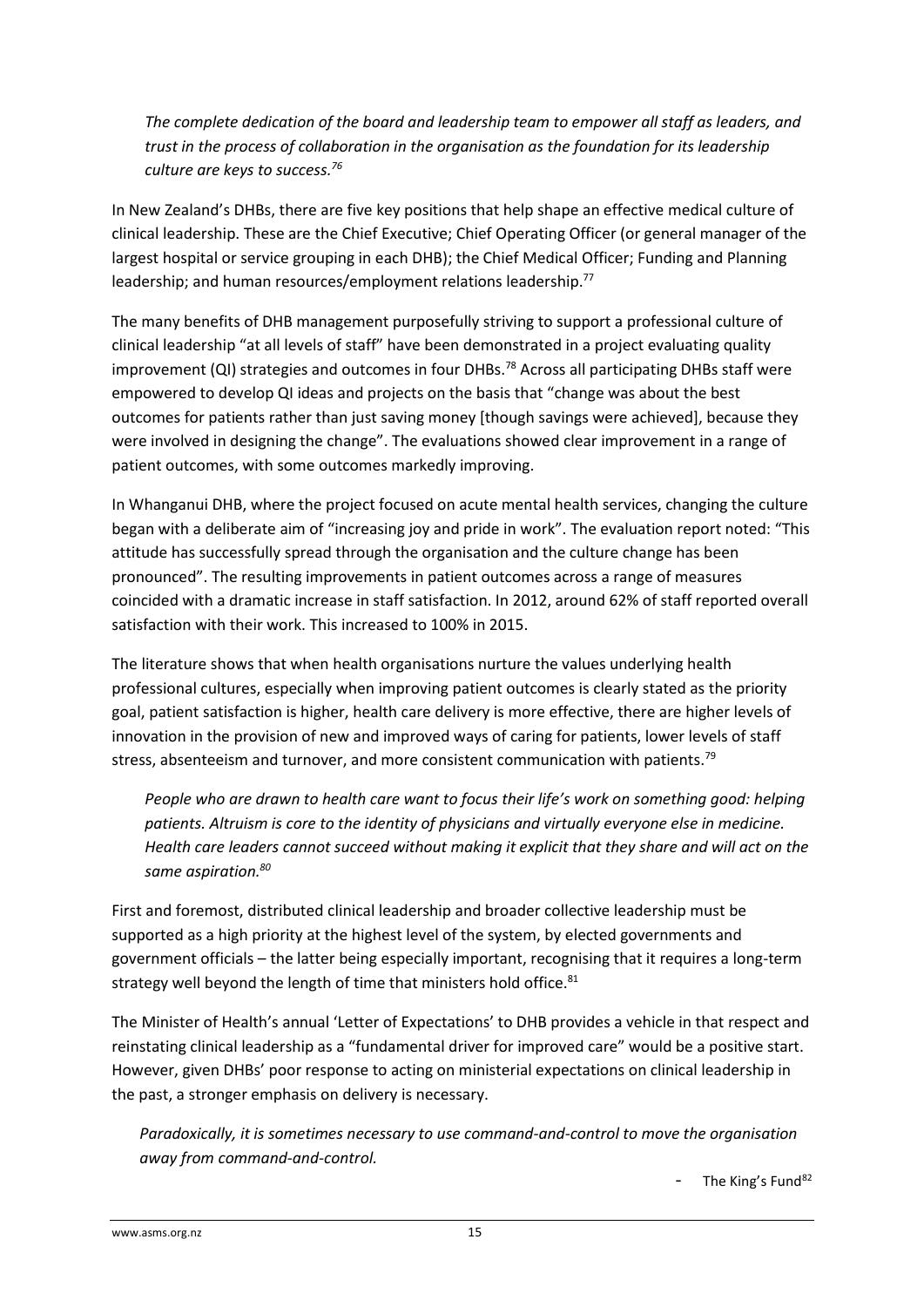Advocating a collective leadership strategy in the UK, a King's Fund report calls for "Every board [to] ensure that it understands the leadership capabilities required in future, how these are going to be developed and acquired, and what organisational and leadership interventions will enable them to be delivered". Boards must then assure themselves, and the Minister, and the public – through regular monitoring reports – that the collective leadership strategy for their organisation is implemented as "the challenges that face health care organisations are too great and too many for leadership to be left to chance or to piecemeal approaches". 83

Monitoring the progress of collective leadership strategy must also recognise the long timeframe necessary to bring about the required cultural change, with all the complexity involved.

An Australian study on a leadership and team-building initiative found that forming and maintaining teams requires a lot of effort. "Even finding a time for team members to meet in a busy and fragmented work setting poses a challenge. Transforming a newly formed group of clinicians from different disciplines into an effective team takes time. Team members are likely to have different interests, opinions and interpretations of key terminology… Improving skills in facilitation, negotiation and conflict resolution helps team members achieve consensus." 84

A study on medical engagement in the UK identified the lessons from seven NHS organisations with the highest levels of medical engagement. All acknowledged it took time and was often challenging, and disengagement could be sudden and precipitous. But they highlighted consistent benefits such as successful initiatives, innovation, staff satisfaction and retention, improved organisational performance and better patient outcomes. The organisations emphasised that engagement should be persistent and reach the entire medical workforce.<sup>85</sup>

Finally, lack of resources, including under-investment in staffing, is a commonly cited barrier to implementing collective leadership and, specifically, distributed clinical leadership. This is clearly expressed in the surveys of DHB Head of Departments discussed above. Adequate funding is critical to enable DHBs to employ sufficient staff to engage in bringing about what amounts to fundamental cultural changes.

The current Government's new approach to devising Budgets for New Zealanders' wellbeing, focused on strengthening the country's four 'capitals' – human, social, natural and financial/physical (described collectively as economic capital) $86$  – provides an opportunity to reassess how health budgets are formulated.

It has been argued that when human capital, social capital and the organisational context complement and enable each other – as they would in a system-wide adoption of collective leadership – they produce intellectual capital "which in turn drives value creating processes such as dynamic capabilities, innovation, efficiency and collaborative working". <sup>87</sup>

It further is argued that "intellectual capital is increased when skilled and motivated employees are directly involved in determining what work is performed and how this work is accomplished, and the routines and processes that act as the glue for organisations can either enhance or disable cooperative working and the development of knowledge". <sup>88</sup>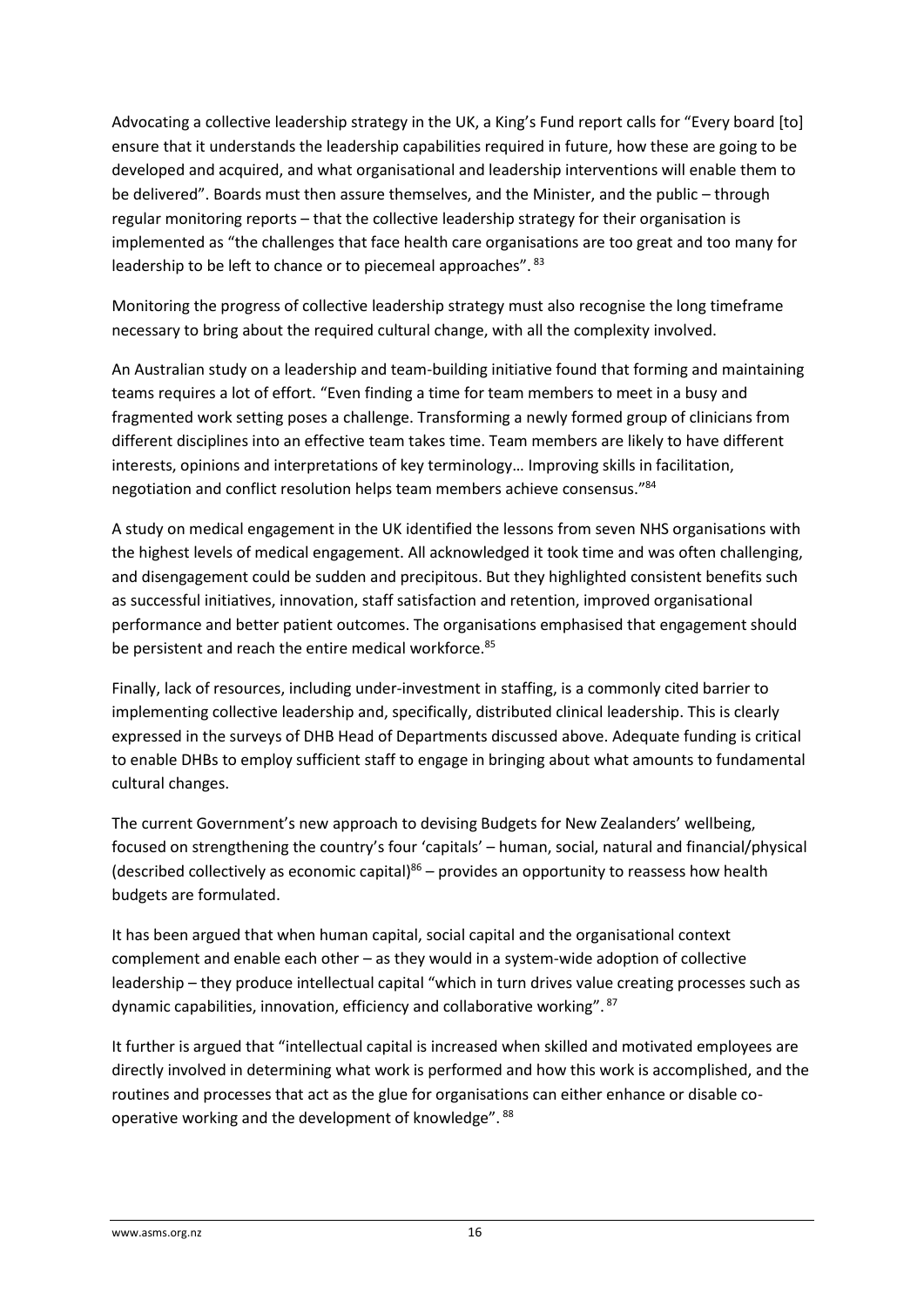Those responsible for formulating government health budgets, then, are presented with a stark choice when weighing up the requirement to be 'fiscally responsible' (under the Public Finance Act 1989) and how to progress towards budgetary well-being goals.

Should the government invest in the collective economic capital of our health service workforce to advance a policy of collective leadership that is "characterised by strong identification with the organisation and a drive to be involved in decision-making and innovation to improve the delivery of care", and where the staff experience of work "is involving, at times exciting, meaningful, energising, affirming, stretching and connecting"? <sup>89</sup>

Or should the government continue to pursue a policy of fiscal austerity, where the staff experience of work has often been described as "surviving from day to day"?

#### **References**

1

<sup>3</sup> Ferguson L, Calvert J, Davie M, et al. Clinical leadership: using observations of care to focus risk management and quality improvement activities in the clinical setting. *Contemp Nurse*. 2007;24(2):212–224.

<sup>4</sup> Mianda S, Voce A. Conceptualizations of clinical leadership: a review of the literature, *Journal of Healthcare Leadership*, 2017; 9: 79–87

<sup>5</sup> Bohmer (2012).

<sup>6</sup> ASMS. The Path to Integrated Care, *Research Brief*, Issue 17, 2019[. https://www.asms.org.nz/wp](https://www.asms.org.nz/wp-content/uploads/2019/08/Research-Brief-on-integrated-care_172441.2.pdf)[content/uploads/2019/08/Research-Brief-on-integrated-care\\_172441.2.pdf](https://www.asms.org.nz/wp-content/uploads/2019/08/Research-Brief-on-integrated-care_172441.2.pdf)

<sup>7</sup> West M, Armit K, Loewenthal L, et al. *Leadership and Leadership Development in Healthcare: The Evidence Base*. London, Faculty of Medical Leadership and Management, The King's Fund, February 2015.

<sup>8</sup> West M, Eckert R, Steward K, et al. *Developing collective leadership for health care*, The King's Fund, May 2014.

<sup>9</sup> Dickinson H, Ham C. *Engaging Doctors in Leadership: Review of the Literature*, The King's Fund, University of Birmingham, January 2008.

<sup>10</sup> Eckert R, West M, Altman D, et al. *Delivering a Collective Leadership Strategy for Health Care*, The King's Fund, 2014.

<sup>11</sup> ASMS. Advice: Making distributive clinical leadership work, June 2015[. https://www.asms.org.nz/wp](https://www.asms.org.nz/wp-content/uploads/2015/07/ASMS-Advice-Making-Distributive-Clinical-Leadership-Work_163930.pdf)[content/uploads/2015/07/ASMS-Advice-Making-Distributive-Clinical-Leadership-Work\\_163930.pdf](https://www.asms.org.nz/wp-content/uploads/2015/07/ASMS-Advice-Making-Distributive-Clinical-Leadership-Work_163930.pdf)

<sup>12</sup> Ministerial Task Group on Clinical Leadership*. In Good Hands: Transforming Clinical Governance in New Zealand*. Wellington: Ministerial Task Group on Clinical Leadership; 2009.

<sup>13</sup> Ryall T. Clinical Leadership "In Good Hands". Ministerial Press Release. 12 March, Wellington: Minister of Health; 2009.

<sup>14</sup> Commission on Competitive and Sustainable Terms and Conditions of Employment for Senior Medical and Dental Officers Employed by District Health Boards. 2009. *Senior Doctors in New Zealand: Securing the future*. Wellington: Ministry of Health.

<sup>15</sup> Brook RH (2010). 'Medical leadership in an increasingly complex world', .*JAMA*, vol 304, no 4, pp 465–6.

<sup>16</sup> Tsasis P, Evans J, Owens S. Reframing the challenges to integrated care: a complex-adaptive systems perspective, *International Journal of Integrated Care – Volume 12, 18 September 2012.*

<sup>17</sup> Plsek P, Greenhalgh T. The challenge of complexity in health care, *BMJ* Vol 323, 15 September 2001.

<sup>18</sup> Mountford J, Webb C. *When Clinicians Lead*, McKinsey Quarterly, Mckinsey and Company, February 2009.

<sup>1</sup> Bohmer R. *The instrumental value of medical leadership:* Engaging doctors in improving services, The King's Fund, 2012

<sup>2</sup> Spurgeon P et al. Do we need medical leadership or medical engagement? *Leadership in Health Services*. 2015, 28(3):173- 184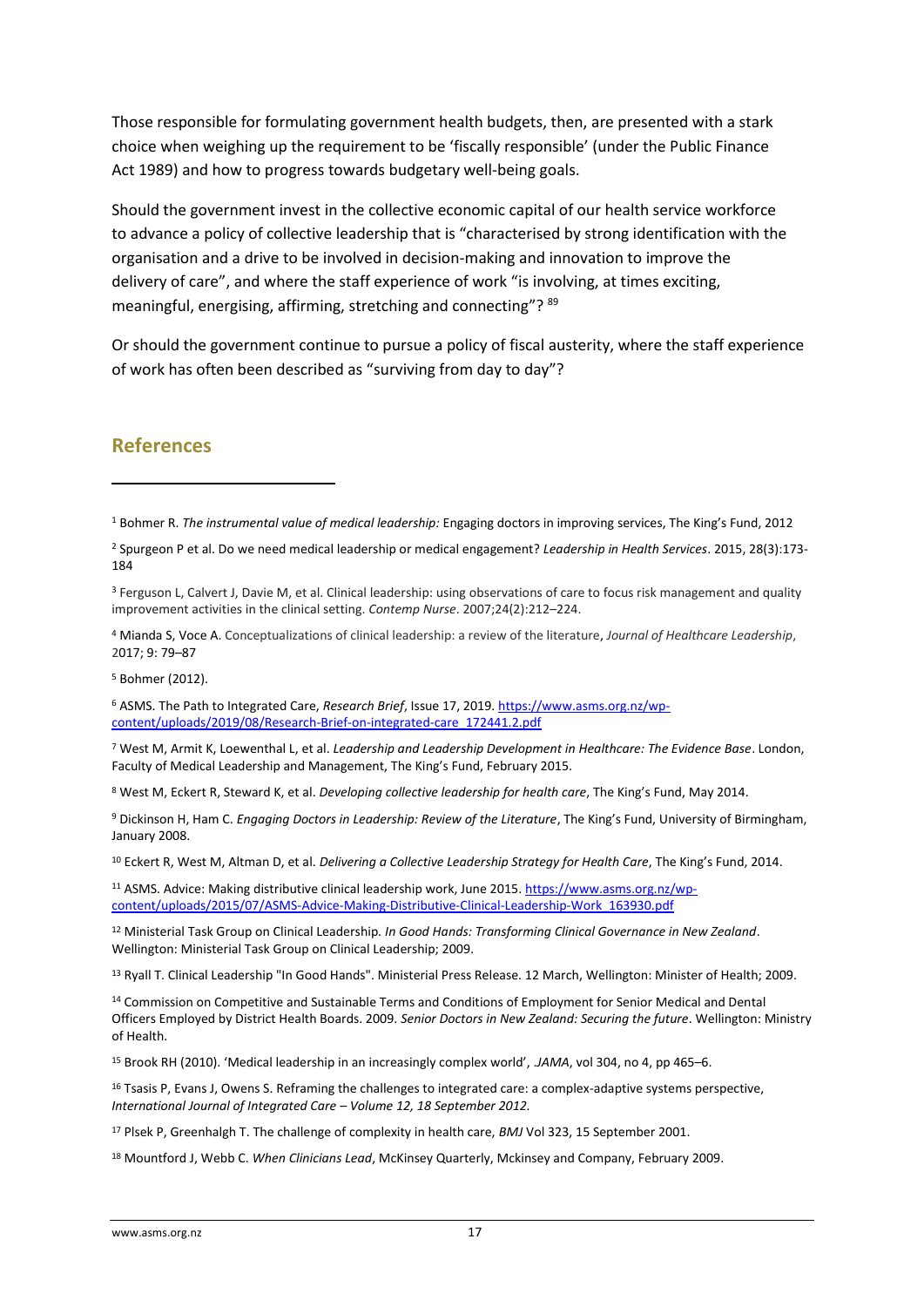<sup>19</sup> Daly, J, Jackson, D, Mannix, et al. 'The importance of clinical leadership in the hospital setting', *Journal of Healthcare Leadership,* vol. 2014, no. 6, pp. 75-83.

<sup>20</sup> Bohmer (2012)

**.** 

<sup>21</sup> Castro P, et al. "A healthier health care system for the United Kingdom," *McKinsey Quarterly*, February 2008.

<sup>22</sup> Timmins N. *Tackling variations in clinical care: Assessing the Getting It Right First Time (GIRFT) programme*, The King's Fund, June 2017.

<sup>23</sup> NHS Confederation. *Variation in healthcare: does it matter and can anything be done?* NHS Confederation, 2004.

<sup>24</sup> NZQSC. Atlas of Healthcare Variation. New Zealand Quality and Safety Commission of New Zealand. <https://www.hqsc.govt.nz/our-programmes/health-quality-evaluation/projects/atlas-of-healthcare-variation/>

<sup>25</sup> Harrison R, Manias E, Mears S, et al. Addressing unwarranted clinical variation: A rapid review of current evidence, *J Eval Clin Pract*. 2019;25:53–65.

<sup>26</sup> Timmins (2017)

<sup>27</sup> Spurgeon P, Clark J, Ham C. *Medical Leadership: From the dark side to centre stage*. Radcliffe Publishing, 2011.

<sup>28</sup> Clark J. *Medical engagement: Too important to be left to chance* [online, 2012]. Available at: www.kingsfund.org.uk/leadershipreview

<sup>29</sup> Daly et al (2014)

<sup>30</sup> McKee L, West M. Flin R., et al. Understanding the dynamics of organisational culture change: Creating safe places for patients and staff. Report SDO/92/2005. London, UK: NIHR SDO, 2010.

<sup>31</sup> West M, Armit K, Loewenthal L., et al. *Leadership and Leadership Development in Healthcare: The Evidence Base*. London, Faculty of Medical Leadership and Management, The King's Fund, February 2015.

<sup>32</sup> West et al (2014)

<sup>33</sup> West M, Dawson J, Topakas A. *NHS staff management and health service quality: results from the NHS Staff Survey and Related Data*. London: Department of Health, 2011.

<sup>34</sup> Powell I. "Poor to mediocre performance by DHBs in clinical governance and leadership," *The Specialist*, March 2011. ASMS.

<sup>35</sup> Gauld R, Horsburgh S, Brown J. "The Clinical Governance Development Index: Results from a New Zealand Study". *BMJ Qual Saf* doi:10.1136/bmjqs.2011.051482

<sup>36</sup> ASMS. *Preliminary findings from the 2018/19 survey of Distributive Clinical Leaders*hip. Unpublished.

<sup>37</sup> Clark (2012).

<sup>38</sup> Plsek P, Wilson T. Complexity, leadership, and management in healthcare Organisations *BMJ* 2001;323:746–9

<sup>39</sup> SMO Commission (2009)

<sup>40</sup> ASMS. The Path to Integrated Care, *Research Brief*, Issue 17, 2019[. https://www.asms.org.nz/wp](https://www.asms.org.nz/wp-content/uploads/2019/08/Research-Brief-on-integrated-care_172441.2.pdf)[content/uploads/2019/08/Research-Brief-on-integrated-care\\_172441.2.pdf](https://www.asms.org.nz/wp-content/uploads/2019/08/Research-Brief-on-integrated-care_172441.2.pdf)

41 Timmins N, Ham C. The quest for integrated health and social care: A case study in Canterbury, New Zealand. The King's Fund, London, 2013

<sup>42</sup> SMO Commission (2009).

<sup>43</sup> Malmmose M, O'Grady W. A Comparative Study of Denmark and New Zealand's National Health Targets, *Journal of Comparative Policy Analysis: Research and Practice*, 20:3, 237-252 (2018).

<sup>44</sup> Santry C. 'Resilient NHS managers lack required leadership skills, DH research says'. *Health Service Journal*, 6 July 2011.

<sup>45</sup> Storey J, Holti R. *Towards a New Model of Leadership for the NHS*. NHS Leadership Academy, June 2013.

<sup>46</sup> Daly et al (2014)

<sup>47</sup> Zappala C. The Case for Medical Leadership, Part 3 (blog), 11 April 2019. [. https://ama.com.au/ausmed/case-medical](https://ama.com.au/ausmed/case-medical-leadership-%E2%80%93-part-three)[leadership-](https://ama.com.au/ausmed/case-medical-leadership-%E2%80%93-part-three)–-part-three

<sup>48</sup> Bohmer (2012)

<sup>49</sup> Plsek P, Wilson T. Complexity, leadership, and management in healthcare Organisations *BMJ* 2001;323:746–9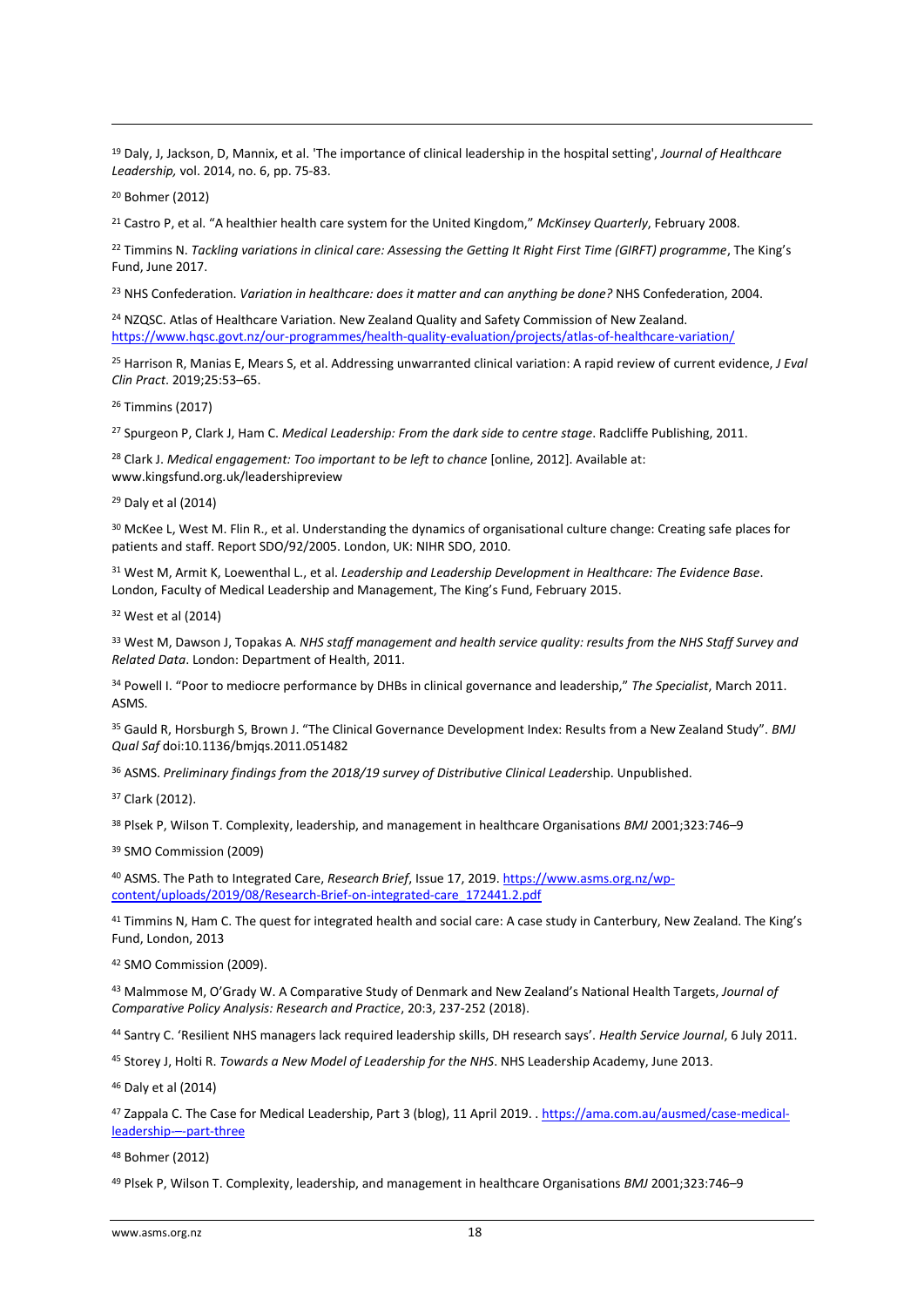<sup>50</sup> Porter-O'Grady T, Malloch K. *Quantum Leadership: Building Better Partnerships for Sustainable Health*, Jones & Bartlett Learning, Burlington, MA, United States, 2013.

<sup>51</sup> Frampton S, Guastello S, et al. *Patient-Centred Care Improvement Guide.* Planetree Inc and Picker Institute, 2008.

<sup>52</sup> Bohmer (2012)

<sup>53</sup> Dickinson et al (2008)

<sup>54</sup> Bohmer (2012).

<sup>55</sup> Ibid

**.** 

<sup>56</sup> Bevan G. 'Have targets done more harm than good in the English NHS? No'. *British Medical Journal*, vol 338, a3129, 2009.

<sup>57</sup> Gubb J. 'Have targets done more harm than good in the English NHS? Yes'. *British Medical Journal*, vol 338, a3130, 2009.

<sup>58</sup> Spicer R. 'Targets harm patients and are destroying the English NHS'. *International Journal of Clinical Practice*, vol 63, no 9, 2009, pp 1278–81.

<sup>59</sup> Matheson D. *Doctor mind your decision space*. Address to General Practice Conference, Rotorua, 21 June 2013

<sup>60</sup> King Hon A. The Role of District Health Boards and the Division of Functions Between District Health Boards and the Ministry of Health, Memorandum to Cabinet Social Policy and Health Committee, 1 July 2000.

<sup>61</sup> Solomon M. Canterbury DHB continuing to perform well despite increased demand and funding challenges, media statement by Acting Board Chair, Canterbury DHB, 14 July 2017.

<sup>62</sup> Eckert, et al (2014)

<sup>63</sup> Walt G, Shiffman J, Schneider H, et al. 'Doing' health policy analysis: methodological and conceptual reflections and challenges, *Health Policy and Planning* 2008;23:308–317, Oxford University Press,

<sup>64</sup> House of Commons, Health and Social Care Committee (UK). *Integrated care: organisations, partnerships and systems: Seventh Report of Session 2017–19,* 23 May 2018.

<sup>65</sup> McKee L, West M et al. *Understanding the dynamics of organisational culture change: creating safe places for patients and staff*, Report for the National Institute for Health Research Service Delivery and Organisation Programme (UK), February 2010.

<sup>66</sup> Scott J, Mannion R, et al. Implementing culture change in health care: theory and practice. *International Journal for Quality in Health Care* 15(2): 111-118, 2003.

<sup>67</sup> Ham C. How Can Improving Leadership Help Transform the NHS? (blog), The King's Fund, 19 May 2014. <https://www.kingsfund.org.uk/blog/2014/05/how-can-improving-leadership-help-transform-nhs>

<sup>68</sup> ASMS. Assessing the extent of senior medical officer workforce shortages, *Research Brief* No 14, 2019. [https://www.asms.org.nz/wp-content/uploads/2019/07/Waikato-DHB-staffing-survey\\_172221.2.pdf](https://www.asms.org.nz/wp-content/uploads/2019/07/Waikato-DHB-staffing-survey_172221.2.pdf)

<sup>69</sup> Stokes T, Tumilty E, Doolan-Noble F, *et al*. HealthPathways implementation in a New Zealand health region: a qualitative study using the Consolidated Framework for Implementation Research. *BMJ Open* 2018;8

<sup>70</sup> Rosenberg B, Keene L. *How much Health funding is needed in Budget 2019 to maintain current service levels?* Working Paper on Health, No 21, NZCTU-ASMS, 23 May 2019[. https://www.asms.org.nz/wp-content/uploads/2019/06/How-much](https://www.asms.org.nz/wp-content/uploads/2019/06/How-much-funding-is-needed-to-avoid-the-condition-of-the-Health-System-worsening-2019.pdf)[funding-is-needed-to-avoid-the-condition-of-the-Health-System-worsening-2019.pdf](https://www.asms.org.nz/wp-content/uploads/2019/06/How-much-funding-is-needed-to-avoid-the-condition-of-the-Health-System-worsening-2019.pdf)

<sup>71</sup> West, et al (2014)

<sup>72</sup> Daly, et al (2014

<sup>73</sup> Ibid

<sup>74</sup> Plsek, et al (2001)

<sup>75</sup> Keene L. Path to Patient Centred Care: Discussion on the potential benefits of patient centred care and what needs to happen to truly achieve it, *Health Dialogue*, Issue 15, ASMS, March 2018.

<sup>76</sup> West, at al (2014)

<sup>77</sup> Powel I. Poor to mediocre performance by DHBs in clinical governance and leadership, *The Specialist*, ASMS, Issue 86, March 2011[. https://www.asms.org.nz/wp-content/uploads/2014/07/Specialist-Mar-2011-Issue-86.pdf](https://www.asms.org.nz/wp-content/uploads/2014/07/Specialist-Mar-2011-Issue-86.pdf)

<sup>78</sup> Ministry of Health, Treasury, HQSC. *Exploring the Links between Quality Improvement Strategies and Organisational Outcomes in Four New Zealand District Health Boards,* Final Report, March 2016.